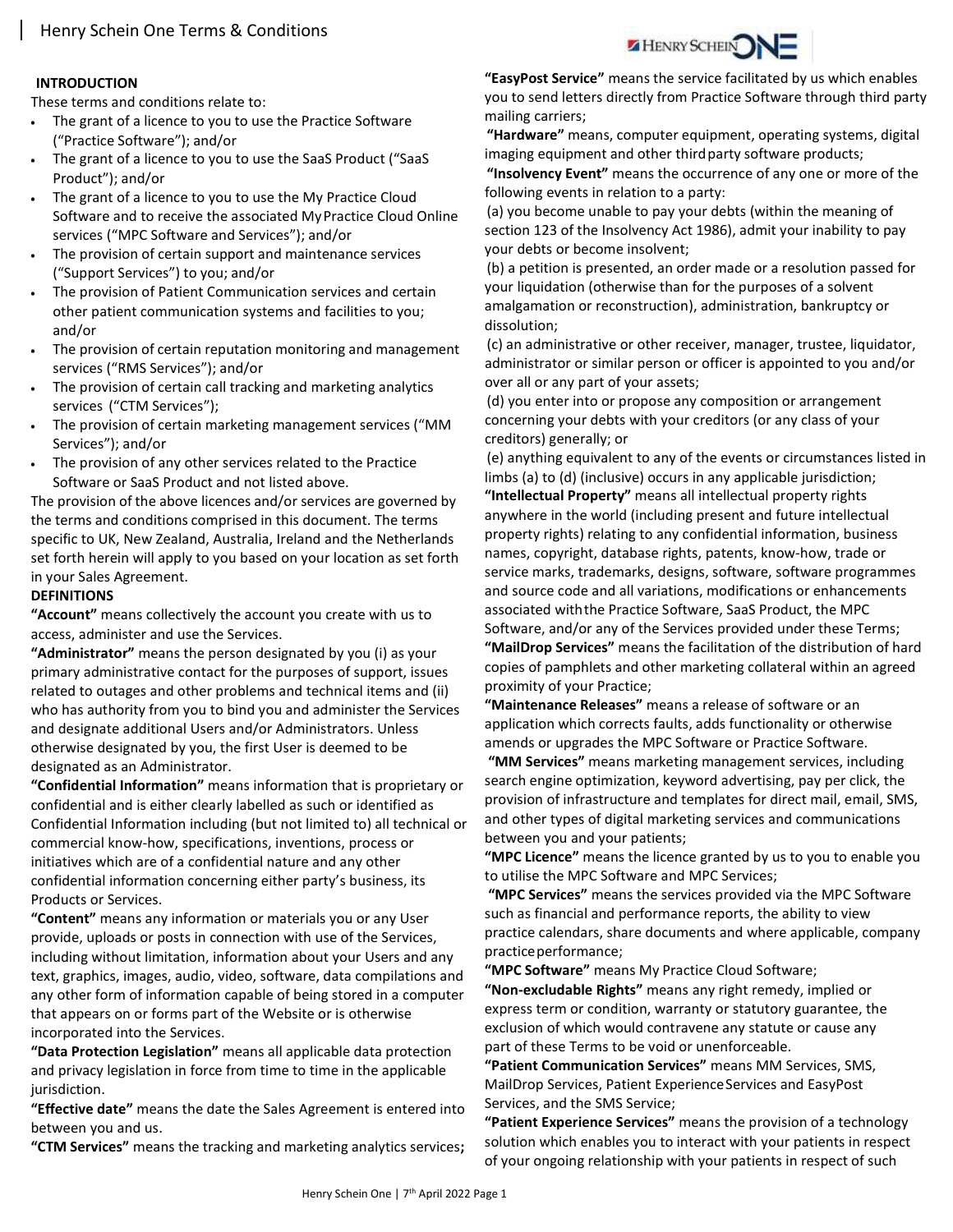things as on-line bookings, provision of access to medical records, and such other functions as agreed from time to time; "Practice" means your dental practice delineated in the Sales Agreement;

"Practice Software Licence" means the licence granted by us to you to enable you to utilise the Practice Software; "Practice Software" means:

- (a) if you have elected to acquire our EXACT Software application pursuant to a Sales Agreement, our EXACT Software; or
- (b) if you have elected to acquire our OASIS software application pursuant to a Sales Agreement, our OASIS Software.
- (c) if you have elected to acquire our Evolution software application pursuant to a Sales Agreement, our Evolution Software.

"Privacy Policy" refers to the privacy policy of the applicable jurisdiction in which the Services are provided:

- (a) In the UK, please refer to https://softwareofexcellence.co.uk/content/uploads/2020 /07/General-privacy-policy.pdf
- (b) In the Netherlands please refer to https://soeevolution.zendesk.com/hc/nl/articles/4533788549268- Algemene-en-support-voorwaardenFaudit
- (c) In New Zealand, please refer to https://henryscheinone.co.nz/privacy-policy/
- (d) In Australia, please refer to https://henryscheinone.com.au/privacy-policy/

"Product(s)" means the software or application detailed in the Sales Agreement (see below) or as otherwise agreed between you and us in writing, including but not limited to SaaS Product, Practice Software, and/or the MPC Software.

"RMS Services" means reputation monitoring and management services;

"SaaS Product" means software as a service products provided to third parties that are hosted by us, including our Dentally Software if you have subscribed to our Dentally Software Application.

"SaaS Service" or "SaaS Services" means collectively the online facilities, tools, services or information that we provide through our SaaS Product.

"Sales Agreement" means our standard form sales agreement or order, together with any other documentation evidencing the purchase or subscription for the various licences, Products and Services under these Terms, including any online subscriptions, which prescribes the details of the licences and Services being subscribed for, the details of the licence fees, service fees, and certain other information relating to the provision of the licences and Services to you, which is to be read subject to these Terms. In the event of conflict between the Sales Agreement and these Terms, the Sales Agreement will control.

"Security emergency" means a breach by you or a User of this Agreement that (a) could disrupt (i) Service Provider's provision of the Services; (ii) the business of other subscribers; or (iii) the network or servers used to provide the Services; or (b) provides unauthorised third party access to the Services.

"Services" means the services to be provided under the Sales Agreement, or as otherwise agreed between you and us in writing, including but not limited to MPC Services, Support Services, Patient Communication Services, Patient Experience Services, and/or the SaaS Services.



 "SMS and EasyPost Services" means the SMS and EasyPost Services to be provided to you by us;

"SMS Service" means the service facilitated by us which enables you to send and receive Standard Rate Messages through third party Telecommunication Carriers.

"Subscription Services" means those Services purchased pursuant to a Sales Agreement on a subscription basis for a time period specified in the Sales Agreement.

"Support Services" means the support and maintenance services to be provided by us to you in accordance with the provisions of these Terms;

"Terms" means these terms and conditions;

"User(s)" means an individual person who accesses the Services by authority of an Administrator and which person is not employed by us but is acting in the course of their employment with you.

"you" and "your" means you, the customer who is purchasing the software licences, Products, and/or the Services referred to in these Terms;

"we", "us" and "our" means the entity you contract with on the Sales Agreement to provide the Services.

"Website" means the website on which the SaaS Product is hosted. "Workstation" means a single PC, terminal or remote connection, where one instance of the Practice Software is either installed or accessed.

## PART I PRACTICE SOFTWARE LICENCE – SPECIFIC TERMS AND **CONDITIONS**

## 1 Practice Software Licence

- 1.1 The provisions of this Part I of these Terms will apply if you have elected to subscribe for a Practice Software Licence in the Sales Agreement, or subsequently via an online subscription, or other subscription documented in writing.
- 1.2We grant to you a non-exclusive, non-transferable, revocable license to use the Practice Software during the term set forth in your Sales Agreement solely for your internal purpose, for the number of Workstations set forth in your Sales Agreement, and subject to these Terms. Title and all ownership and proprietary rights to the Practice Software remains our property at all times.
- 1.3Where applicable, subject to you paying any installation fee prescribed by us in respect of the installation of the Practice Software, we (or a third party nominated by us) will install the Practice Software for you at your Practice or at another location agreed in writing between us.
- 1.4 The Practice Software may be updated or enhanced by us during the duration of these Terms.

## 2 Permitted Uses

2.1 You may make one backup copy of the Practice Software for your own business use. If the original working Practice Software on the computer hard disk will no longer work properly, you may use the backup copy to restore the Practice Software onto the computer hard disk. The Practice Software License may only be used for one set of data at any one time and only on the number of Workstations for which the Practice Software Licence has been purchased.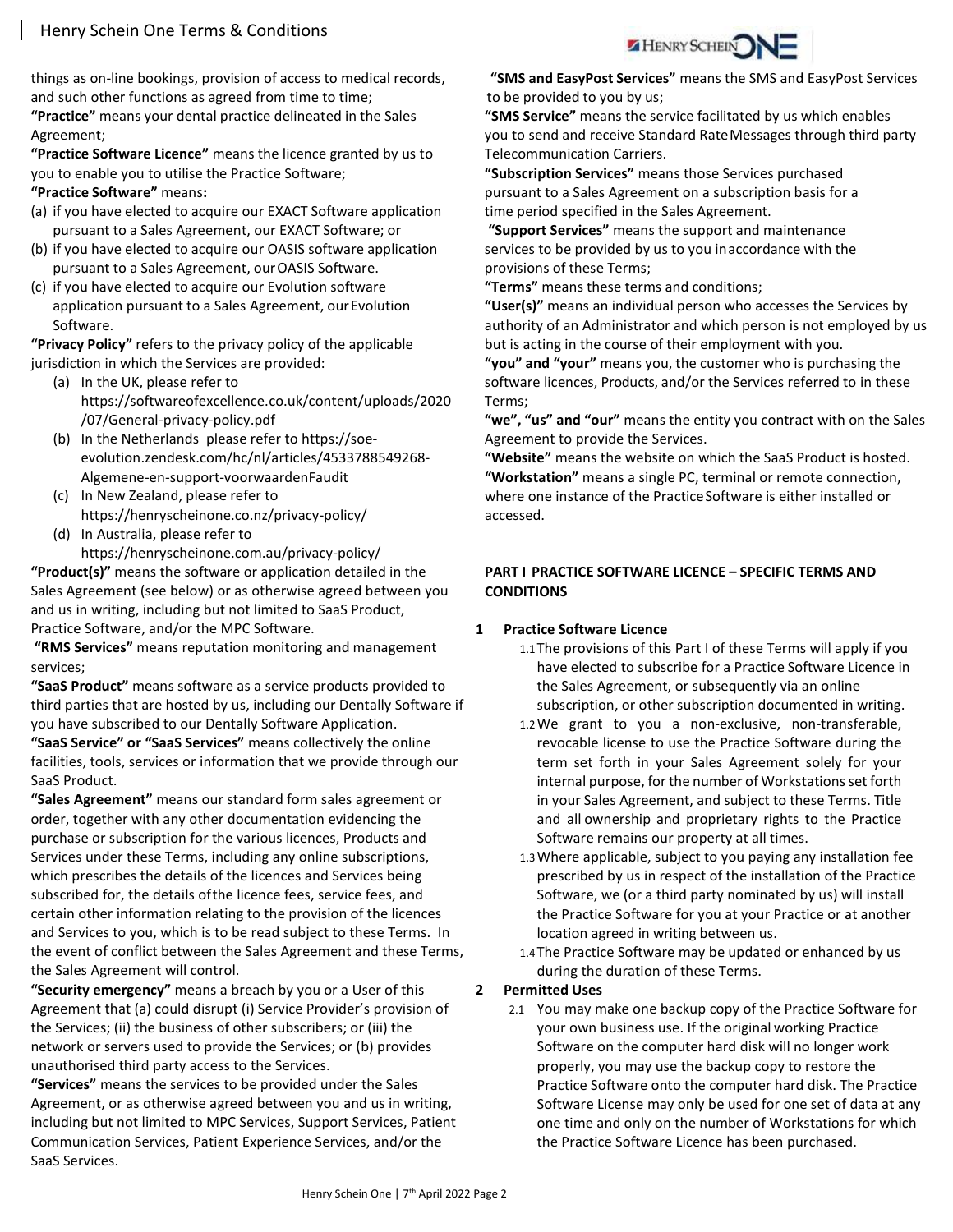### Our obligations

- 2.2 We will provide the Practice Software with reasonable skill and care.
- 2.3 We have the right to make any changes to the Practice Software which are necessary to comply with any applicable law or safety requirement, or which do not materially affect the nature or quality of the Practice Software.

# Your obligations

- 2.4 You shall:
	- (a) provide us with all necessary co-operation in relation to these Terms;
	- (b) provide us with all necessary access to your practice and such information as we may require, in order to install the Practice Software and provide the Services, including but not limited to customer data, security access information and configuration services; and
	- (c)obtain and maintain all necessary licences, consents, and permissions necessary for us, our contractors and agents to perform their respective obligations under these Terms.

## 3 Practice Software Fees

- 3.1 In consideration for the grant of the Practice Software Licence, you will pay to us the licence fees and charges prescribed in the Sales Agreement.
- 3.2 Unless otherwise specified in the Sales Agreement, fees shall be payable by direct debit, (BACS or SEPA if you are located in the UK, Ireland or The Netherlands). Direct debit will be collected on the date(s) detailed on the Sales Agreement or as otherwise agreed in writing.
- 3.3 On or before the Effective Date you shall provide us with valid, up-to-date and complete bank details relating to the bank account from which direct debit payments (if applicable, on BACS or SEPA) should be withdrawn. It is your responsibility to notify us of any changes to such bank details.

## 3.4 Practice Software Subscription Pricing and Term

(a) You will be subject to fees, which may include a deposit, as set out by the Sales Agreement for Services. Subscription Services will commence and end on the dates specified in the Sales Agreement, or in the absence of such dates, shall commence on the Effective Date and shall end on the anniversary of five (5) years of the Effective Date for UK Customers and three (3) years of the Effective Date for Australia and New Zealand Customers (the term set forth in the Sales Agreement or the default term described here, as applicable, the "Minimum Initial Term" and the Minimum Initial Term together with any renewal period, the "Subscription Period") Unless otherwise specified in a Sales Agreement, the term for any other products and services purchased in a Sales Agreement for Subscription Services shall run concurrently with the term for Subscription Services.



- on demand a sum equal to the whole of the subscription fees that would (but for the termination) have been payable if the Sales Agreement had continued from the date of such demand to the end of the Minimum Initial Term.
- (d) Any transfer of your Practice Software License before the end of the Subscription Service Term requires prior consent from us and requires written confirmation and agreement from the proposed transferee in a form acceptable to us to confirm the new Practice Software License subscriber will agree to accept responsibility for the remaining balance of the agreement under the same terms. Please notify us at least 30 days in advance of any proposed transfer. If you fail to notify us of a transfer or if the proposed transferee fails to accept responsibility for the remaining balance of the agreement under the same terms, you will remain liable for the remaining balance of the agreement, which will be due in full immediately upon the transfer of the Practice Software License.

## PART II MPC SOFTWARE LICENCE AND PROVISION OF MPC SERVICES – SPECIFIC TERMS & CONDITIONS

## 4 MPC Licence and Services

4.1 The provisions of this Part II of these Terms will apply if you have elected to subscribe for an MPC Licence and to receive the MPC Services in a Sales Agreement. 4.2 We grant to you:

- (a) a non-exclusive, non-transferable, revocable licence to use the MPC Software ("MPC Licence") during the term set forth in your Sales Agreement in accordance with these Terms in order to access the MPC Associated Services; and
- (b) a non-exclusive, non-transferable, revocable right to permit you to receive the MPC Services for your internal dental business operations during the term set forth in your Sales Agreement.

4.3 Subject to you paying any installation fee prescribed by us in respect of the installation of the MPC Software, we (or a third party nominated by us) will install the MPC Software for you at your Practice or at another location agreed between us.

(b) Where set forth in a Sales Agreement, you



will pay a deposit against default of payment of any subscription fees in accordance with the payment schedule set out in the Sales Agreement which shall be payable by you on or before the Effective Date. In the event that you are not in default, the deposit shall be applied against the subscription fees for the first three (3) months of the Minimum Initial Term. (c)Where you wish to terminate the Sales Agreement before the end of the Minimum Initial Term (other than as permitted by the Sales Agreement or these Terms) or we terminate it due to your breach of the Sales Agreement or these terms, without prejudice to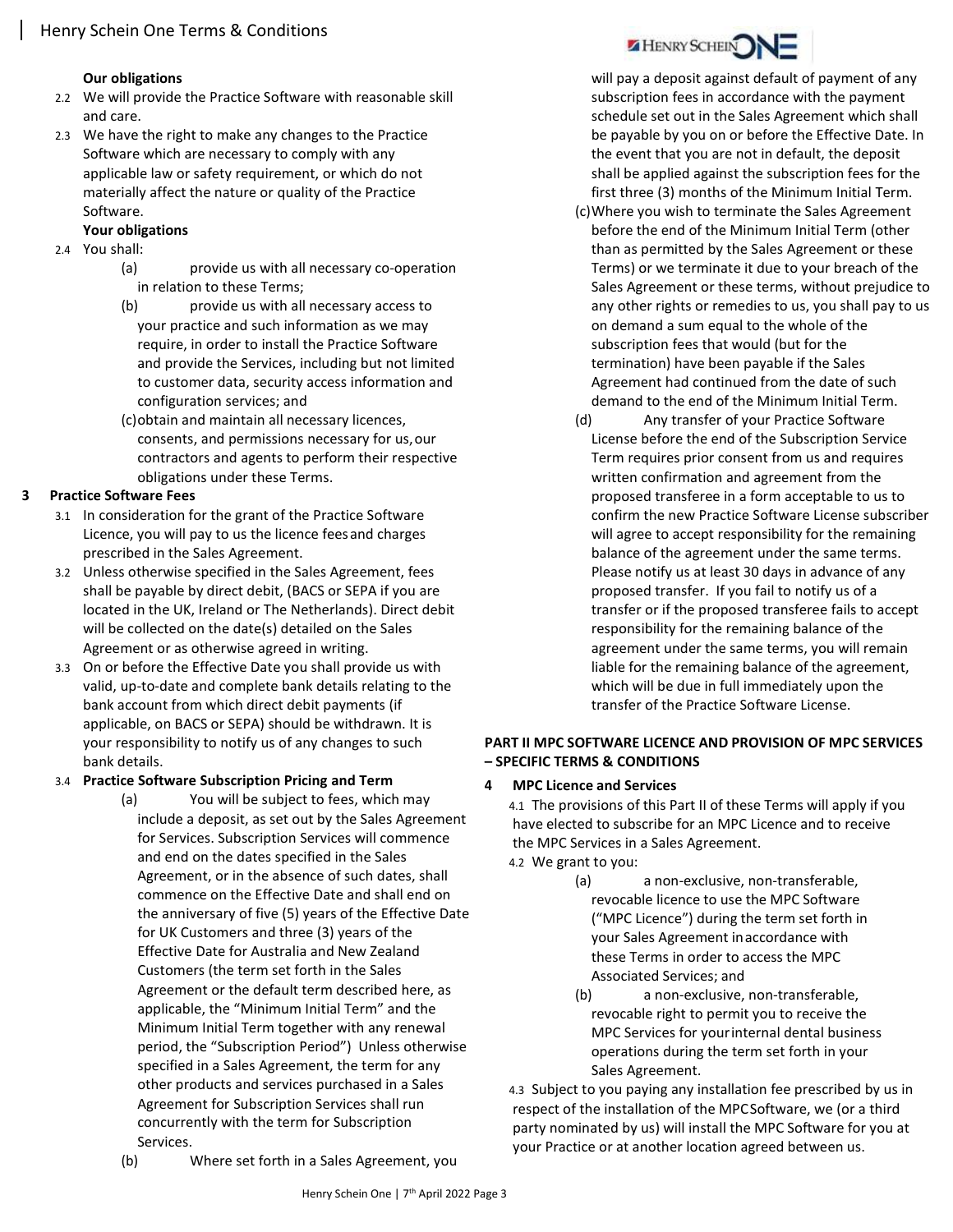## 5 Maintenance of MPC Software

5.1 We shall from time to time make Maintenance Releases available to you.

## 6 Provision of MPC Services

6.1 We shall provide the MPC Services to you.

6.2 The MPC Services may be updated or enhanced by us during the duration of these Terms.

6.3 We shall use commercially reasonable endeavours to make the MPC Services available 24 hours a day, 7 days a week, except for:

(a) planned maintenance carried out at such hours as we may notify to you from time to time; and

(b)necessary unscheduled maintenance.

6.4 We will, as part of the provision of the MPC Services and at no additional cost to you, provide you during our normal business hours with such customer support services as are reasonably necessary to enable you to use the MPC Services.

#### 7 Fees

7.1 In consideration for us licencing you to use the MPC Software, and to provide you with the MPC Services, you shall pay to us the fees detailed in the Sales Agreement .

#### 8 Our obligations

8.1 We will provide the MPC Services with reasonable skill and care.

8.2 The MPC Services may be updated or enhanced by us during the duration of these Terms.

## Your obligations

9.1 You shall:

(a) provide us with:

(i). all necessary co-operation in relation to these Terms; and

(ii). all necessary access to your Practice and such information as we may require, in order to install the MPC Software and provide the MPC Services, including but not limited to customer data security access information and configuration services;

and

(b) obtain and shall maintain all necessary licences, consents, and permissions necessary for us, our contractors and agents to perform their respective obligations under these Terms, including without limitation the provision of the MPC Services.

9.2 You acknowledge that we are expressly permitted to utilise the data captured by the MPC Software for our own benchmarking purposes, whilst maintaining client confidentiality at all times.

# PART III SAAS PRODUCT LICENSE – SPECIFIC TERMS & CONDITIONS

# 10 SaaS Product Licence

- 10.1 The provisions of this Part III of these Terms will apply if you have elected to subscribe to a SaaS Product licence in the Sales Agreement, or subsequently via an online subscription, or other subscription documented in writing.
- 10.2 We grant to you a non-exclusive, non-transferable, revocable limited licence to access and use the SaaS



Product and SaaS Services during the term set forth in your Sales Agreement.

10.3 The SaaS Product may be updated or enhanced by us during the duration of these Terms.

#### Our obligations

10.4 We will provide the SaaS Product with reasonable skill and care.

#### Your obligations

10.5 You shall:

- (a) provide us with all necessary co-operation in relation to these Terms;
- (b) provide us with all necessary access to your practice and such information as we may require, in order to provide the SaaS Services, including but not limited to customer data, security access information and configuration services; And
- (c)obtain and shall maintain all necessary licences, consents, and permissions necessary for us, our contractors and agents to perform their respective obligations under these Terms.

## Use of Services

- 10.6 You shall ensure any User of the SaaS Product licence complies with these Terms. You are responsible for the acts and omissions of any Users as though they were your own acts or omissions under these Terms. Without limiting the generality of the foregoing, you are responsible for any disclosure of Content arising out of features enabled by any User.
- 10.7 You and your Users are permitted to use the SaaS Services only in accordance with these Terms and any relevant law, regulation or other applicable instrument in your particular jurisdiction.
- 10.8 You may not engage in any conduct that may disrupt provision of the SaaS Services by us.
- 10.9 Subject to any express agreement to the contrary, you and any authorised User may not reproduce, copy, duplicate, trade or resell the SaaS Product or SaaS Services.
- 10.10You and any authorised User's right to use the SaaS Services are non-exclusive, non-transferrable and fully revocable at our discretion.

#### Fees

- 10.11Subscription charges ("Subscription Fee") commence on the date that you activate your subscription. You will be billed by us on activation of your subscription. Thereafter, if you have a monthly subscription you will be charged in advance every thirty (30) days and if you have an annual subscription you will be charged annually on the anniversary date of the initial Subscription Fee charge. All charges are nonrefundable (subject to any applicable Non-excludable Rights).
- 10.12Your first payment will be the Subscription Fee agreed with us. The Subscription Fee and all subscription fees are exclusive of GST, VAT or other taxes which you agree to pay based on where you are primarily domiciled. We reserve the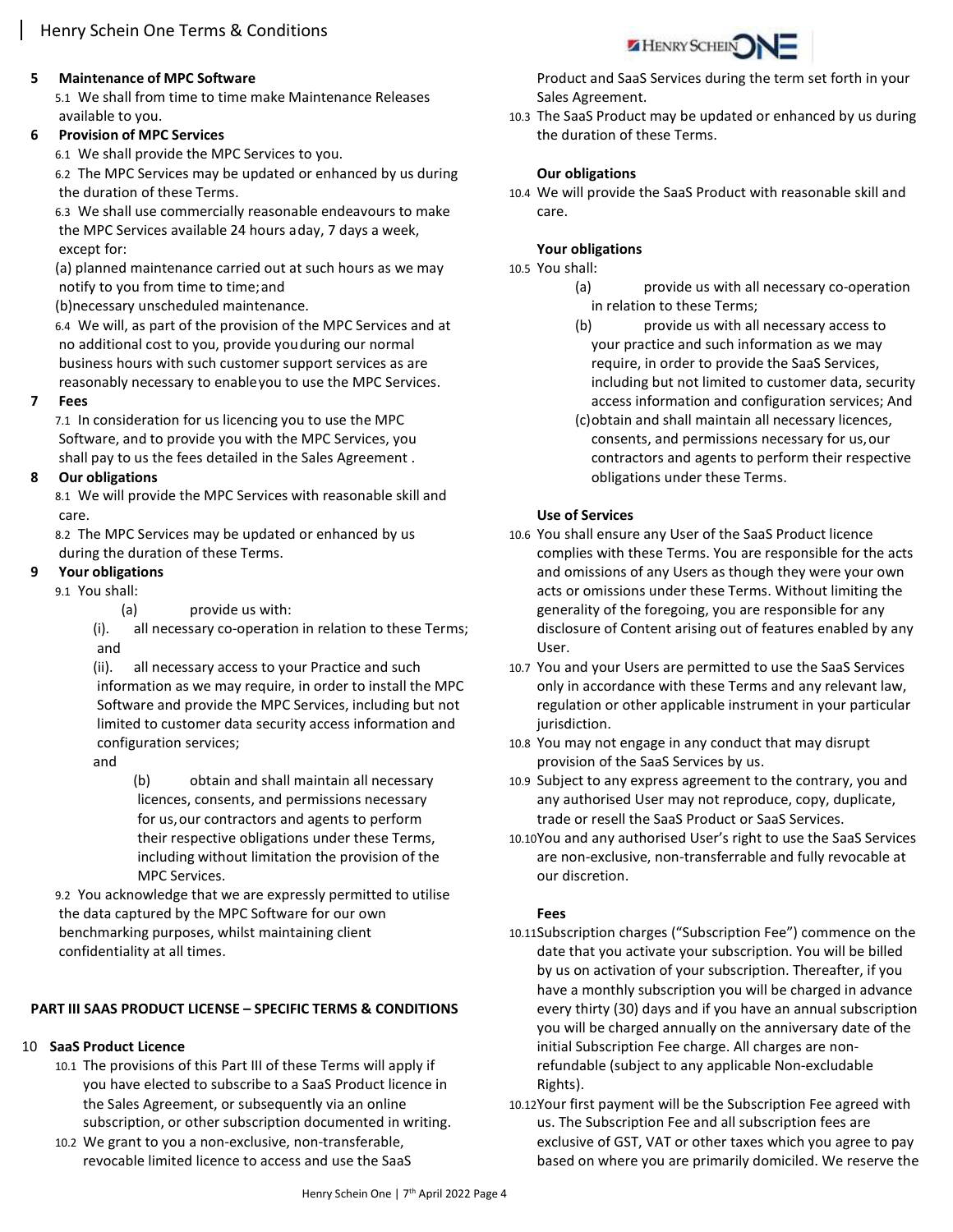right to change the Subscription Fee from time to time.

- 10.13You will provide us with a valid Direct Debit mandate from your bank account in favour of us for payment of the applicable Subscription Fee. Depending on where you are primarily domiciled, you may be required to provide us with a valid Direct Debit mandate on BACS or SEPA.
- 10.14If you terminate your subscription, you and any authorised User will continue to have access to the SaaS Services for the remainder of the prevailing Subscription Period up until the renewal date, whereupon access will cease unless you pay us the Subscription Fee to reactivate your subscription.
- 10.15No refunds or credits will be issued for partial periods of service, upgrade/downgrade refunds, or refunds for periods unused with an active subscription, including, but not limited to, instances involving the removal of a User (subject to any applicable Non-excludable Rights).
- 10.16Subscriptions cancelled prior to the end of their current billing cycle will not be charged again in the following cycle.
- 10.17The amount charged on the next billing cycle will be automatically updated to reflect any changes to the subscription requested by you, including upgrades or downgrades. Subscription changes, including downgrades, may result in loss of access to Content, features, or an increase or reduction in the amount of available capacity for the Content provided by the SaaS Services.
- 10.18All prices are subject to change upon at least thirty (30) days notice. Such notice may be provided by an e-mail message to the Administrator, or in the form of an announcement on the SaaS Services. If the price has been increased, you may terminate the affected subscription before the change in price comes into effect.
- 10.19You are responsible for paying all taxes associated with the subscription to the SaaS Services. If we have the legal obligation to pay or collect taxes for which you are responsible under this clause, the appropriate amount shall be invoiced to and paid by you, unless you provide us with a valid tax exemption certificate authorised by the appropriate taxing authority.
- 10.20Any and all payments by and on account of the compensation payable by you under the Sales Agreement shall be made free and clear of and without deduction or withholding for any taxes. If you are required to deduct or hold any taxes from such payments, then the sum payable shall be increased as necessary so that, after making all required deductions or withholdings, we receive an amount equal to the sum we would have received had no such deduction or withholding been made.

#### 10.21API Use

- (a) Any use of the SaaS Service using an Application Program Interface ("API"), including use of an API through a third-party product that accesses and uses the Services is prohibited unless an API Service is purchased from us.
- (b) Subject to any Non-excludable Rights, we shall not be liable to you or any User for any direct, indirect, incidental, special, consequential or exemplary damages, including but not limited to, damages for loss of profits, goodwill, use, data or



corruption of data, or other intangible losses (even if we have been advised of the possibility of damages), resulting from any use of an API or third party products that access and use the Service via an API;

10.22 We reserve the right at any time to modify or discontinue temporarily or permanently, access and use of the SaaS Services via an API, with or without notice.

## PART IV SUPPORT AND MAINTENANCE SERVICES – SPECIFIC TERMS AND CONDITIONS

#### 11 Support provisions and obligations

- 11.1 The provisions of this Part IV of these Terms will apply if you have elected to subscribe for the support and maintenance services in a Sales Agreement.
- 11.2 Subject to timely payment of fees and these Terms, we agree to support the Practice Software installed at your Practice from the date of the installation of the Practice Software at your Practice.

#### Our fees for the provision of the Support Services

- 11.3 In consideration for the provision of the Support Services to you, we will charge you the monthly support fee ("Support Fee") delineated in the Sales Agreement.
- 11.4 For SaaS Product subscribers, the Support Fee is included in the Subscription Fee.
- 11.5 The Support Fee may increase if you purchase additional modules or licences. We reserve the right to adjust or modify the Support Fee, at any time upon not less than 30 days' notice in writing, and such changes or modifications may be provided by an email message to You, or in the form of an announcement on the Service. Any such Support Fee increase will not exceed 5% of the Support Fees for the period immediately preceding the term of this Agreement, unless the pricing in the prior term was designated in the relevant Sales Agreement as a promotional or one-time offer, in which case the increase in Your Fee with not exceed 5% of our standard market rate for the provision of the same Support Services to You.

#### Our Support and Maintenance obligations

11.6 Within the contracted support hours as defined on our websites For New Zealand Customers: https://henryscheinone.co.nz/support, For Australian Customers: https://henryscheinone.com.au/support For UK & Ireland Customers: Softwareofexcellence.co.uk or softwareofexcellence.com for Practice Software and dentally.ie or dentall.co for SaaS Product. For Customers in the Netherlands:

## https://softwareofexcellence.com/nl/su pport, or within such hours as may be listed on the Website from time to time, we will:

(a) Provide telephone support to assist you in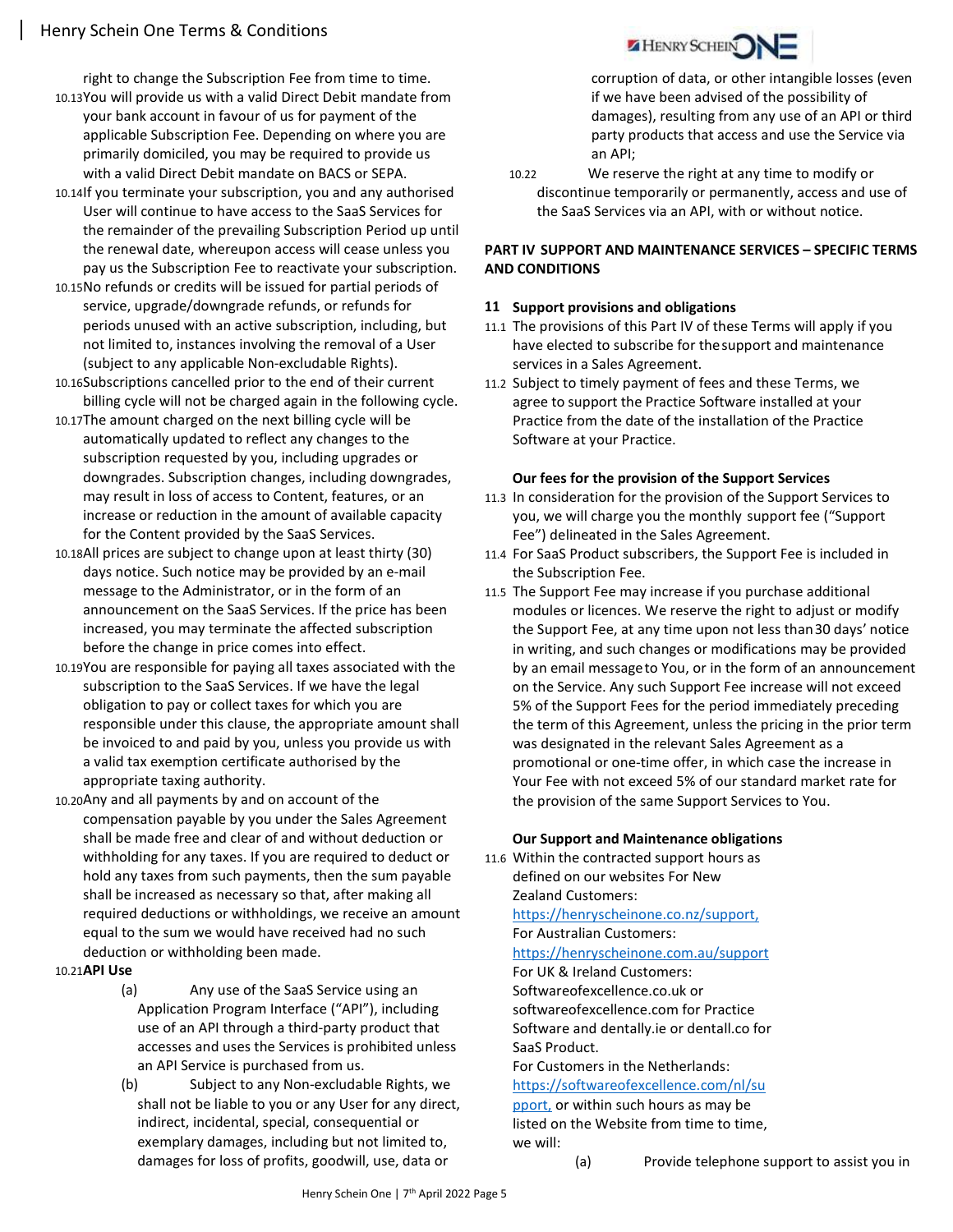using the Practice Software or MPC Software (you must not however use this support as a replacement for user training);

- (b) Make available updates to fix defects or enhance the stability of the Practice Software;
- (c)Make available upgrades to the Practice Software as and when we release them;
- (d) Consult with you prior to installing any update or upgrade if we believe installation will affect your use of the Practice Software or cause compatibility issues;
- (e) Co-operate with the supplier of third party software/hardware to achieve resolution, where the problem is diagnosed and involves the operating system software, software other than the EXACT or OASIS or Evolution application, or hardware. Our time for this work may be charged to you.

#### Support Exclusions

11.7The Support Fee does not include:

- (a) Support for hardware systems including printers and scanners, networks, dongles, and operating systems;
- (b) Support for malfunction of systems caused by theft, fire, natural disaster, intentional/unintentional damage/deletion of files. It is strongly recommended that the client has adequate business insurance to cover such events and subsequent costs;
- (c)Supporting systems damaged by a virus, regardless of source. It is your responsibility to maintain and operate current and comprehensive anti-virus protection;
- (d) Rectifying data corruption problems caused by hardware failure or third party software;
- (e) Configuration changes, moves, add or changes after installation setup may incur additional charges;
- (f) Responsibility for backups;
- (g) Rectifying problems as a result of deficient or non-current back-up;
- (h) On-site support;
- (i) Re-configuration, de-installation or reinstallation of the Practice Software or MPC Software as a result of modifications to your local area network, changes to the operating system or hardware platform or your moving the Site or due to any malfunction in hardware;
- (j) On-going training of your staff other than initial training at the time of installation. Where requests from customers indicate the need for tuition, tuition will be offered at a mutually agreed time and billed at the prevailing charge rate;
- (k)Enhancements which are not considered defects and will go through our product

development processes to determine viability for new version or upgrade inclusion; and (l) Out of contracted hours work.

11.8 If we agree to provide support for any of the items stated above in clause 11.7, we may charge for that support at our standard rates and charges applicable from time to time, plus travel and accommodation if applicable.

**HENRY SCHEIN** 

#### Your obligations and responsibilities

- 11.9 We will need you to make personnel available and to provide information, facilities, services and equipment as and when needed so that we can perform our obligations.
- 11.10You agree to provide us with an internet connection to your practice computers, so we can remotely access your Practice Software using a remote connection tool. We may use this access to install updates and upgrades, to check the performance of the Practice Software and remedy any faults found, or to audit your use of the Practice Software.
- 11.11We do not accept any liability for damage to data, the Practice Software or other systems as a result of remote access. You agree to implement security, backup and disaster recovery procedures to protect against damage as an unlikely result of remote access
- 11.12You give us the authority to deal directly with your relevant service or network providers and/or any subcontractors, on your behalf, in order to provide the Services set out in the Sales Agreement.

### Support Reinstatement

11.13If the provision of the Support Services is terminated or otherwise lapses, a recommencement fee will be charged to commence or reinstate our Support Services, in order to bring the Practice Software up to the latest specifications and releases. The reinstatement charge will be based on the current rate charged by us at the time.

#### Subcontracting Support Services

11.14 We may, without your prior written consent, sub-contract any of the Support Services to a third party. Unless otherwise notified by us, such third party costs and charges are included as part of our monthly support fee.

#### Automatic Renewal of Support Services.

11.15 For customers in the Netherlands, we shall provide Support Services until you terminate the Support Services with at least ninety (90) days prior written notice to us. For customers other than those in the Netherlands, unless a different term is set forth in your Sales Agreement, we shall provide you with the Support Services for a period of 12 months from the Effective Date ("Support Service Term"). At the end of the Support Service Term, the contract between us for the provision of the Support Services shall automatically renew for successive monthly periods, unless you notify us in writing giving thirty (30) days' notice of your intention to terminate our contract for the provision of the Support Services.

#### MPC Lite (Australia and New Zealand customers)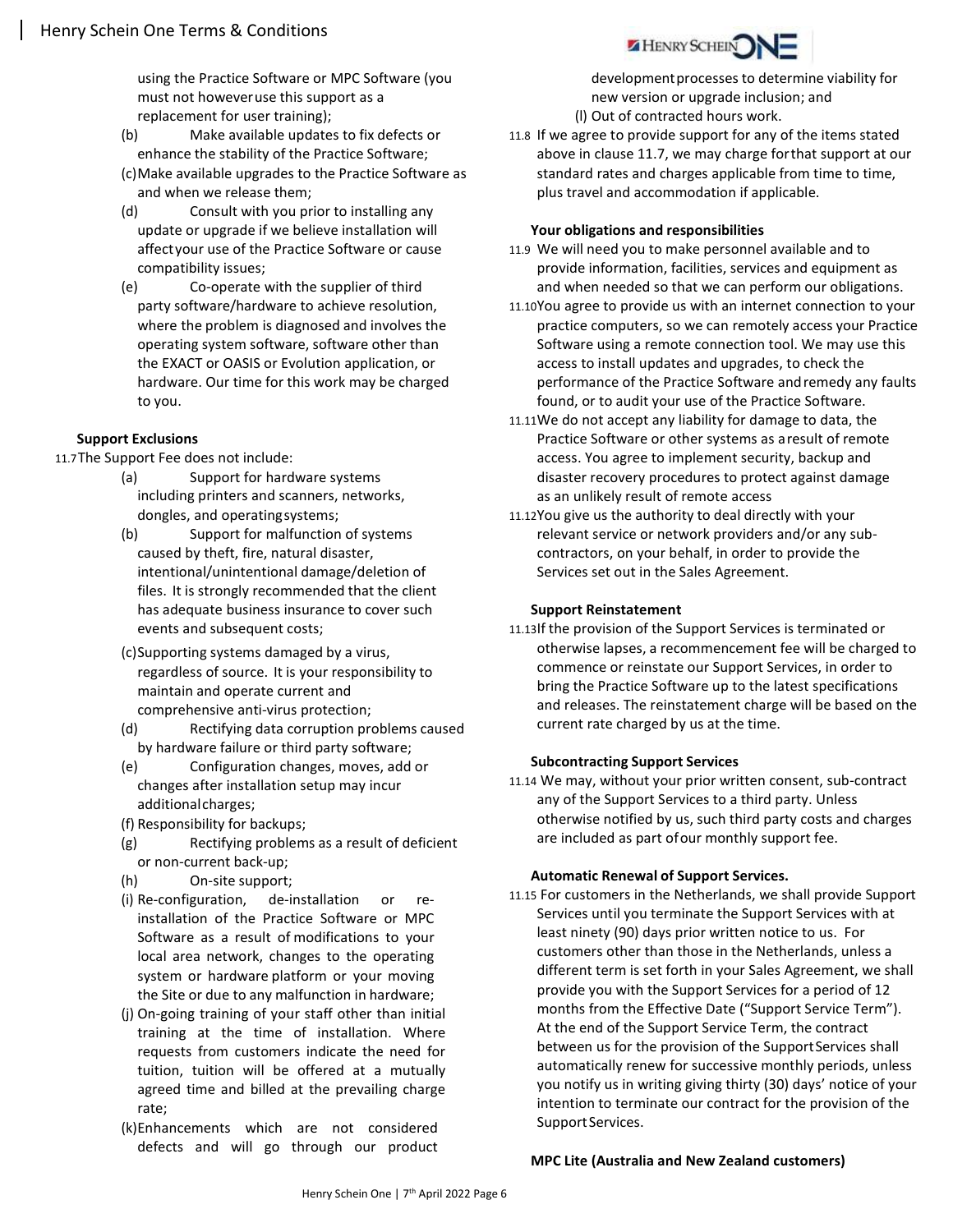- 11.16Australia and New Zealand customers who have a valid subscription for support and maintenance services under this Part IV are eligible to receive My Practice Cloud Software Lite ("MPC Lite").
- 11.17If you terminate your support and maintenance services subscription and otherwise wish to continue to subscribe to MPC Lite, additional charges will apply.
- 11.18If you do not wish to continue to subscribe to MPC Lite your MPC Lite subscription will terminate at the same time as your support and maintenance service.

## PART V PATIENT COMMUNICATION SERVICES – SPECIFIC TERMS AND CONDITIONS

#### 12 Provision of Patient Communication Services

12.1The provisions of this Part V of these Terms will apply if you have elected to subscribe for the Marketing Manager (MM) Services, the SMS Service, the MailDrop Services, the Patient Experience, the SMS and EasyPost Services, or patient communication services provided through SaaS Product (together referred to as the "Patient Communication Services") in the Sales Agreement.

12.2We agree to use reasonable endeavours to provide email, SMS and EasyPost Services to you through the Practice Software or SaaS Product in partnership with our network of Telecommunication Service Providers ("Telecommunication Carriers") and Mailing Service Providers ("Mailing Carriers"). 12.3For the purposes of these Terms, the terms "SMS Service" and "EasyPost Service" are collectively referred to as "Communication Services"; and "Telecommunication Carriers" and "Mailing Carriers" are collectively referred to as "Carriers" 12.4We agree to provide the Patient Communication Services to you in accordance with any specifications contained in the Sales Agreement.

#### Pricing & Invoicing

12.5The fees that you will pay us for the provision of the SMS Messaging service, EasyPost service, MM Service, MailDrop Service and Patient Experience Services will be delineated in the Sales Agreement.

12.6Charges for the SMS top up and EasyPost will be invoiced by us to you on a monthly basis on or around the  $5<sup>th</sup>$  day of each month. Invoices are due and payable by Direct Debit 10 days from the date of issue.

12.7We reserve the right to adjust the pricing contained within the Sales Agreement with thirty (30) days' notice in writing to you. If the price has been increased, you may terminate the affected service before the change in price comes into effect.

#### Content of Communication

12.8You and any authorised User agree not to use the Patient Communication Services to transmit any information or material that breaches any law, or transmit any material that is in contravention of any privacy or copyright rules or any other proprietary interest.

You and any authorised User agree not to use or seek to use the Patient Communication Services for publishing, reproducing or

advertising any message, information, symbol or other communication which is offensive or abusive or of an indecent, obscene or menacing character or for the purpose of causing annoyance, inconvenience or needless anxiety to any person, or for any unlawful purpose. You and any authorised User acknowledge that carriers and we may audit content of Services from time to time (to the extent permitted by law) and that a breach of this condition may result in termination of your Patient Communication Services.

12.9In accordance with anti-SPAM legislation, guidelines, codes of practice and applicable law, you and any authorised User agree not to use the Patient Communication Services to circulate or send any unsolicited or unauthorised marketing, publicity or advertising material message to any person (including a message that is designed to promote goods or services ("Marketing Message") to any person unless:

- (a) The recipient has first consented to receiving the Marketing Message;
- (b) The recipient has been provided with a means to opt-out of receiving any further Marketing Messages, such as a statement in the message of 'Reply Stop to opt-out';
- (c)The recipient can clearly identify that you are the sender of the Marketing Message and the Marketing Message includes information about how the recipient can readily contact you; and
- (d) Upon receipt of an Opt-Out request, you will remove the recipient from the relevant marketing list as soon as practicable and in any case within thirty (30) days (or a shorter time if required by the relevant anti-SPAM legislation);
- (e) You acknowledge that we may request explicit confirmation of compliance with this clause from time to time: and

(f) You otherwise comply with all applicable laws.

- 12.10 You and any authorised User agree to comply with any reasonable instructions concerning access to and/or use of the Patient Communication Services that we may give to you from time to time and agree not to do anything that may jeopardise the security or integrity of any part of our or any of the carrier's systems or platforms.
- 12.11 You accept responsibility for all aspects of your Account, including the actions of all persons in possession of your username and password.
- 12.12 You are solely responsible for any and all Content that you or your authorised Users submit or create. We do not endorse, support, represent, or otherwise guarantee the accuracy or reliability of such Content.
- 12.13 You acknowledge that a standard SMS, that is no longer than 160 characters, counts as one 1 SMS. For messages longer than 160 characters, each block of 153 characters or part thereof are counted as one SMS. A 'character' includes each individual letter, digit, punctuation and other symbol in the message. Some special symbols and non-English letters may comprise more than one character and you will be charged accordingly. Where an SMS is sent to multiple End Users, each one is counted separately. If you include any Unicode characters and send via a Unicode

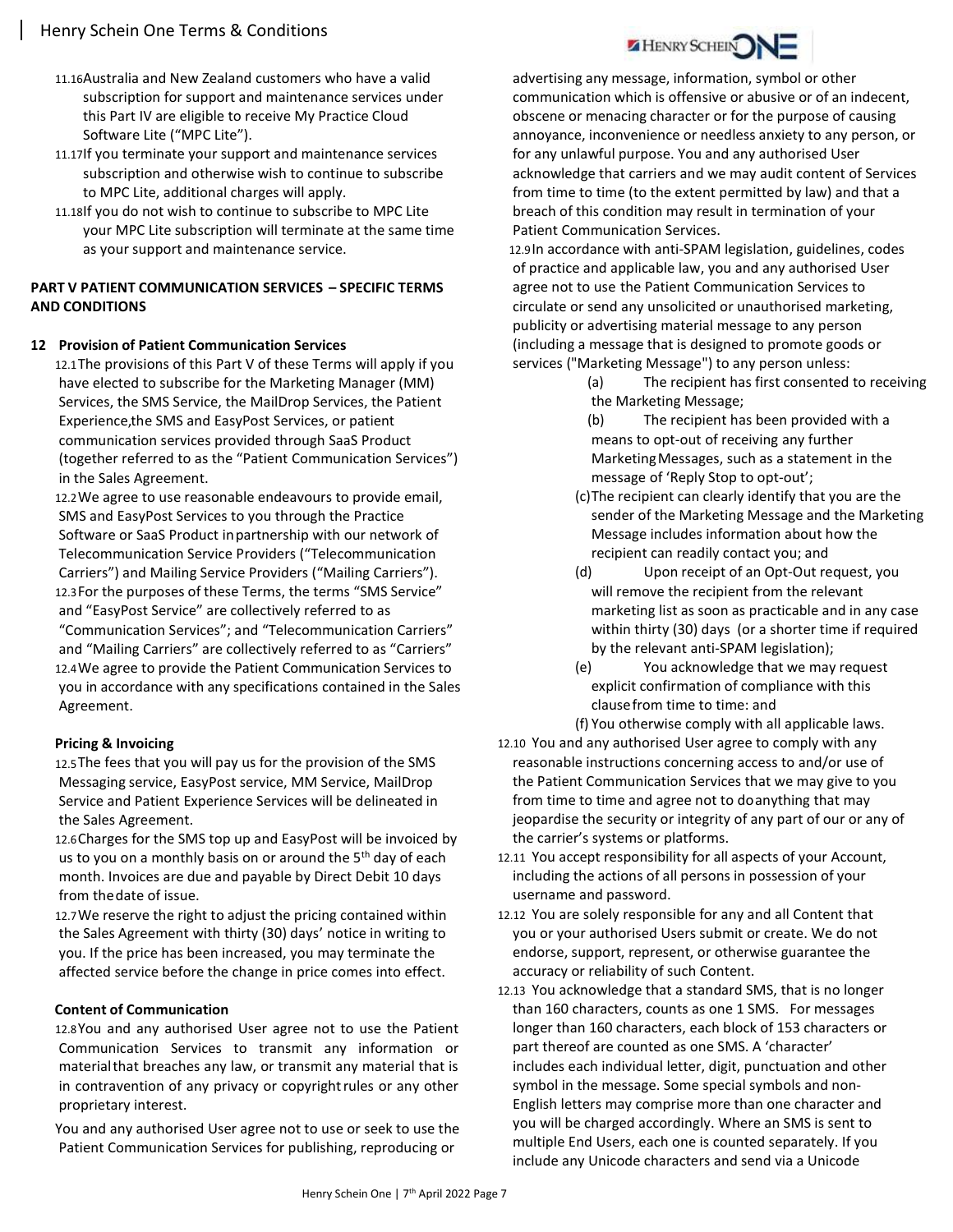supported service, content that contains more than 70 characters counts as one SMS for each block of 67 characters or part thereof.

- 12.14 You and any authorised User agree that the Patient Communication Services are to be used solely for the provision of general information to your customers and the provision of Restricted Content is specifically prohibited. You acknowledge that we and/or the carriers may audit the content of services from time to time (to the extent permitted by relevant laws) and that a breach of this clause may result in a breach of your obligations under these Terms, or potentially the termination of these Terms. If any Content is found to be in breach of these terms and conditions, we reserve the right to remove it without notice and may terminate your access to the Services. 12.15 You and any authorised User agree not to use the Patient
	- Communication Services, connections, or facilities to:
		- (a) transmit computer worms or viruses;
		- (b) access, any other of our and/or Telecommunications Carrier's computer systems or networks without our consent or disrupt or damage any of ours, or the Carrier's computer systems or network;
		- (c)forge any messages or impersonate other people; or
		- (d) send any obscene, sexually explicit, abusive or defamatory;
		- (e) material or material that breaches or is contrary to any law or regulation or guidelines (f) Distribute any Restricted Content.
- 12.16 For the purposes of these Terms, the term "Restricted Content" means content that: (a) is likely to be, having regard to the contemporary attitudes of society, offensive to reasonable adults; (b) is likely to be, having regard to the contemporary attitudes of society, unsuitable for minors; (c) promotes, incites or instructs in matters of crime; (d) describes, incites or promotes unlawful sexual activity; (e) promotes or incites violence against any person or group, or incites racial hatred; (f) causes unnecessary alarm, distress or panic; (g) breaches a code of practice that applies to the Service; (h) is false, misleading or deceptive, or likely to mislead or deceive; (i) provides financial advice to any person; (j) is out of date, having regard to information generally available, subsequently published, or released, or made available; or (k) is for the purpose of providing any warning or notification about a serious risk to the safety of persons or property (for example, emergency services).

#### 13 Information Security

13.1You accept responsibility for all aspects of your Account, including the actions of all persons in possession of your username and password.

13.2You and any authorised User acknowledge that the internet is not an inherently secure system and undertakes responsibility for the protection of your information and data. You and any authorised User will be responsible at all times for maintaining the security of yours and your end user's data. 13.3You and any authorised User acknowledge that the internet may contain viruses (including other destructive programs), which may, if not eliminated, destroy parts or all of the data contained within your system and agree to

provide your own mechanism for checking your system for viruses.

HENRY SCHEIN

13.4 You and any authorised User agree to comply with any instructions concerning access to and/or use of the Patient Communications Services that we may give to you from time to time and agree not to do anything that may jeopardise the security or integrity of any part of our systems or platforms.

### 14 Disclaimer

14.1You and any authorised User acknowledge that we are in part reliant on carriers and other third party suppliers and therefore we do not warrant that the Patient Communication Services will be error-free or uninterrupted, or that transmission will be instantaneous. 14.2You and any authorised User accept that we are reliant on carriers and other third party suppliers (collectively referred to as "Providers") and that you will not hold us liable in any way whatsoever for our inability to provide the Patient Communication Service as a result of faults that are the responsibility of the Providers.

14.3You and any authorised User accept that letters may sometimes be delayed in the post for reasons beyond our control, and as such we do not accept any responsibility for delayed letters caused by the postage and mail system.

14.4You and any authorised User will be responsible at all times for maintaining the security of yours and your customer's data, and we bear no liability for the loss or damage in part or whole, of such data, to the extent that such loss or damage has been caused or contributed to by you or us.

14.5You and any authorised User acknowledge that you have not relied on our skill or judgement or written or oral representations in deciding whether our Patient Communication Services are fit for a particular purpose or meets particular criteria.

14.6We shall use reasonable endeavours to ensure that all information provided in the Products or on the Website and SaaS Services is accurate and up to date. However, we make no warranty or representation that this will always be the case. We make no guarantee of any specific results from the use of the Products, Website or the SaaS Services.

14.7No part of the Website, Practice Software, or the SaaS Services is intended to constitute advice and the content of the Products, Website and the Services should not be relied upon when making any decisions or taking any action of any kind. 14.8Whilst every effort has been made to ensure that all descriptions of SaaS Services available from us correspond to the actual services available, we are not responsible for any variations from these descriptions.

14.9Additionally, we make no warranty or representation that the Website, Products or Services will:

- (a) Meet any requirements
- (b) Be of satisfactory quality
- (c) Not infringe the rights of third parties, or
- (d) Be compatible with all systems.

14.10 Nothing in this clause 14 excludes or limits any applicable Non-excludable Rights.

#### 15 Confidentiality

15.1Notwithstanding any other provision of this Agreement, we have the unconditional and irrevocable right to disclose your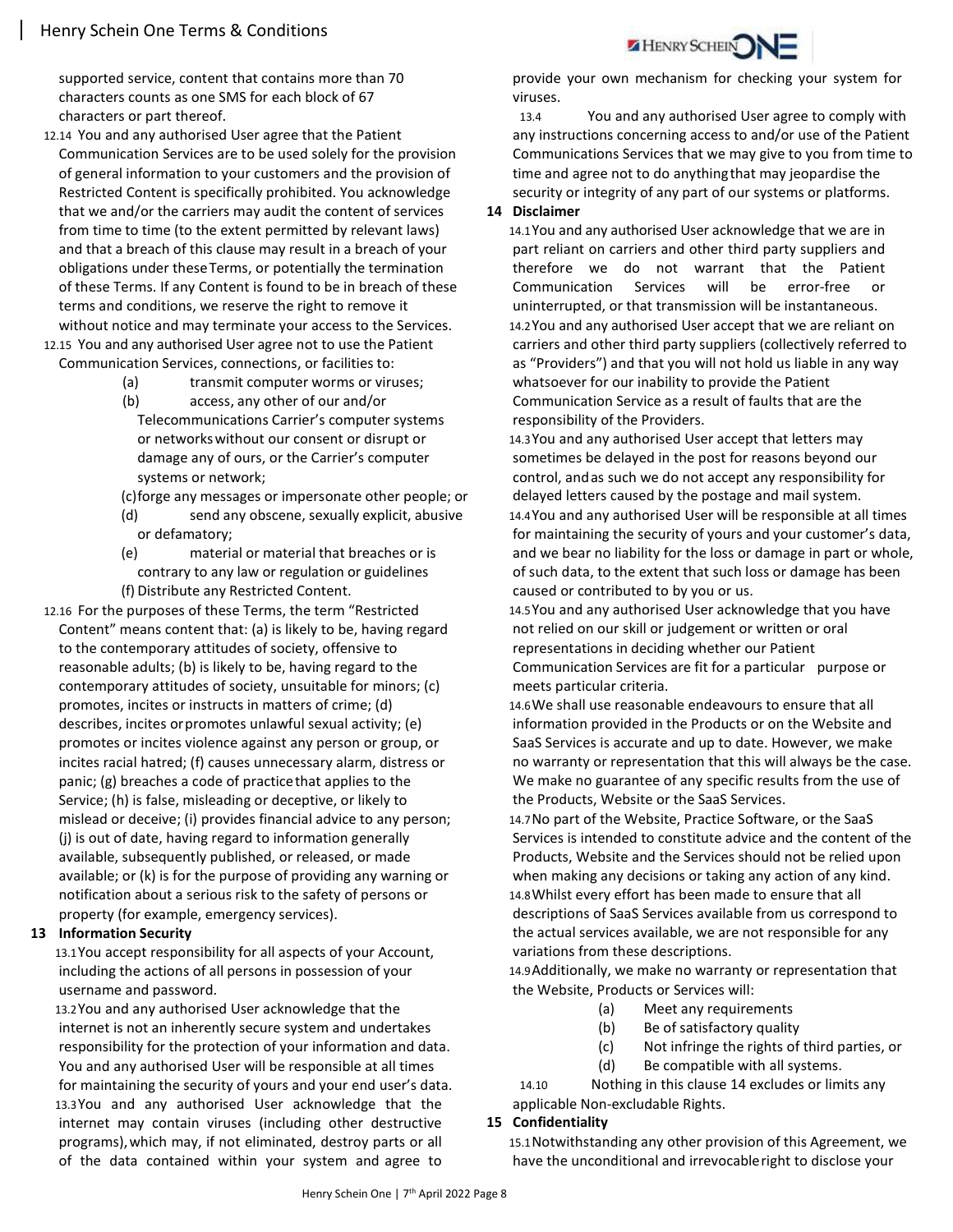identity and address and any end user (in accordance with applicable law) in the event of any complaint received from any regulatory or Government body or Telecommunications Carrier, in connection with the Content made available by you.

#### 16 Indemnities

16.1You shall defend and indemnify us, and hold us harmless from all costs (including legal costs on a full indemnity basis), expenses, loss, liabilities, suits, actions, damages or claims ("Loss") arising or in any other way connected with your use of the Website, Practice Software, SaaS Product, MPC Software and Services, Support Services or the Patient Communication Service, or any other person using your username and password, except to the extent such Loss was caused by our breach of the Sales Agreement or these Terms.

### PART VI PROVISION OF REPUTATION MONITORING AND MANAGEMENT SERVICES

## 17 Provision of Services

17.1The provisions of this Part VI of these Terms will apply if you have elected to subscribe for the

Reputation Monitoring and Management Services ("RMS Services") in the Sales Agreement.

17.2We agree to provide RMS Services to you in conjunction with Reputation.com, Inc.

#### Pricing & Invoicing

17.3 You will pay us the fees associated with the RMS Services delineated in the Sales Agreement. We reserve the right to adjust the pricing contained within the Sales Agreement with 30 days' notice in writing to you. If the price has been increased, you may terminate the affected service before the change in price comes into effect.

#### Application of standard terms and conditions to the provision of the RMS Services

17.4 The RMS Services are provided to you subject to the then current standard terms and conditions promulgated by Reputation.com, Inc. The standard terms and conditions can be found at

www.reputation.com/legal/local\_business\_terms.

#### Your specific acknowledgements, obligations and warranties

17.5During the term of this Agreement, you unconditionally and irrevocably acknowledge that:

(aa) notwithstanding any provision to the contrary in these Terms, it is intended that we may enforce the benefits conferred on us by this clause 17 in accordance with the terms of the Contracts (Rights of Third Parties) Act 1999 or any similar legislation in any applicable jurisdiction;

- (a) You shall have no editorial or other control over the content, use or placement of any review promulgated through the RMS Services ("Review");
- (b) You must post all reviews on the Reputation website, whether favourable or not;

(c) We may disclose your patients personal information to our service providers, including but not



limited to Reputation.com, Inc for the purpose of providing the RMS Services, and other services under these terms to your dental practice;

- (d) You warrant that you have in place, and continue to maintain, a privacy policy which complies with the Data Protection Legislation;
- (e) You have obtained the consent of your patients to you passing on their email addresses and other personal information to us, and to Reputation.com, Inc, for the purposes of enabling us to provide you with the RMS Services;
- (f) You warrant that our, and Reputation.com, Inc's use of your patients information referred to in this clause 17.5 will not breach the Data Protection Legislation, such that both us and Reputation.com, Inc are able to use your patients email addresses and names for the purposes of providing the RMS Service;
- (g) You indemnify us, and Reputation.com, Inc from any loss or liability that either of us may suffer or incur as a result of our respective use of your patients personal information in accordance with this clause 17;
- (h) We and/or Reputation.com, Inc have the right to remove any Review which may contain any information which may contravene, infringe or potentially breach any law or regulation;
- (i) You are not permitted to remove a Review, or request that a Review be removed, from the Reputation.com, Inc website.

#### Termination of RMS Services

17.6 If our Independent Reseller Agreement with Reputation.com, Inc is terminated for any reason then we may cease to provide you with the RMS Services with effect from the date of the termination of that Independent Reseller Agreement. If that happens, we will refund any pre-paid fees for the RMS Services on a pro-rata basis.

#### PART VII PROVISION OF CALL TRACKING AND MARKETING ANALYTICS SERVICES

- 18 Provision of Services
	- 18.1 The provisions of this Part VII of these Terms will apply if you have elected to subscribe for the call tracking and marketing and analytics services ("CTM Services") in the Sales Agreement.
	- 18.2 We agree to provide CTM Services to you in accordance with the provisions of these Terms and the Sales Agreement.

#### Pricing & Invoicing

18.3 The fees that you will pay us for the provision of the CTM Services will be delineated in the Sales Agreement. We reserve the right to adjust the pricing contained within the Sales Agreement with thirty (30) days' notice in writing to you. If the price has been increased, you may terminate the affected service before the change in price comes into effect.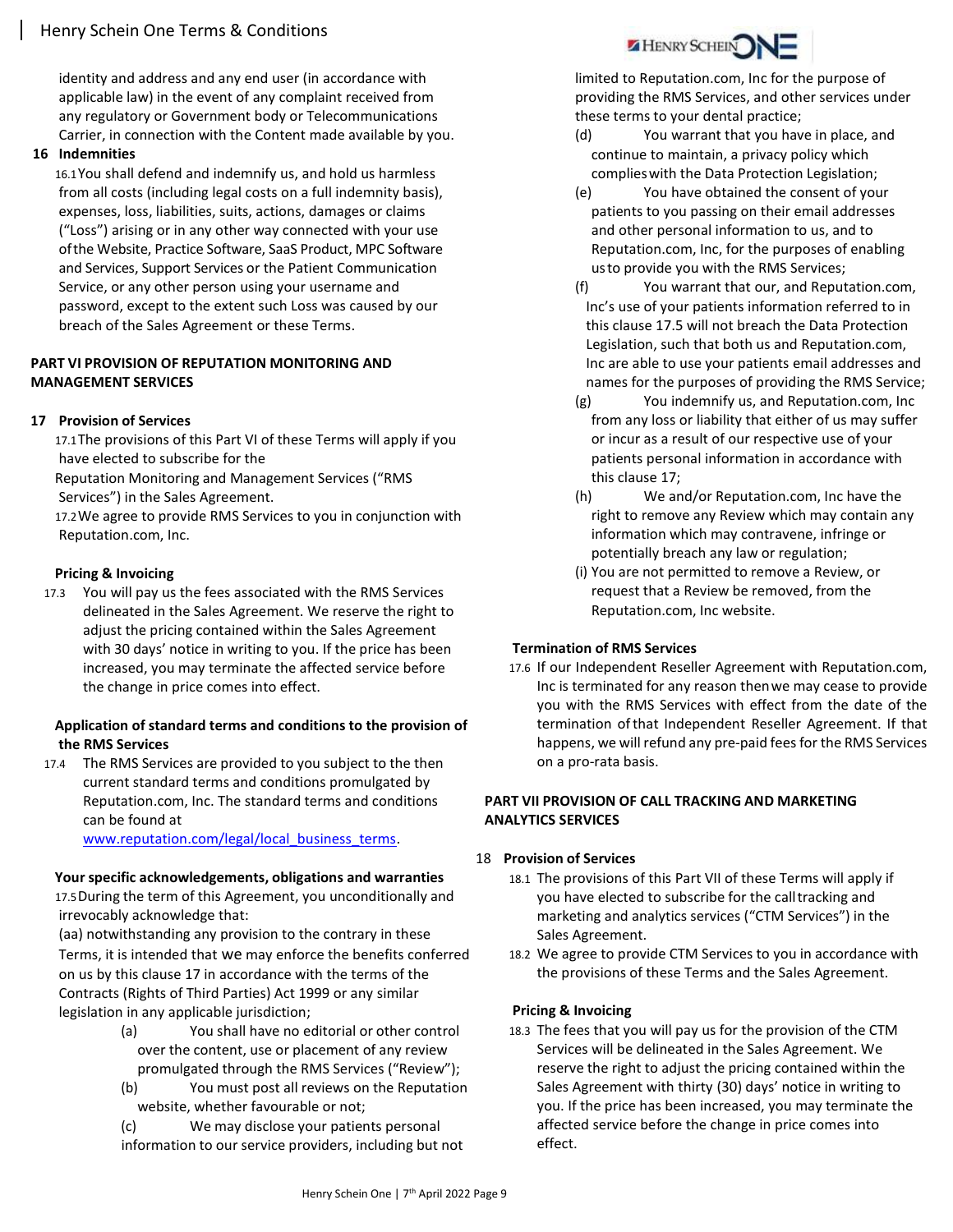## PART VIII GENERAL TERMS AND CONDITIONS

### 19 CONTEXT

- 19.1 The provision of this Part VIII is applicable to the application of Parts I, II, III, IV, VI and VII of these Terms having regard to the context of each of the provisions within this Part VIII.
- 19.2 Use of the Website, Practice Software, SaaS Product, MPC Software and Services, Patient Communication Services, Support Services, and RMS Services are also governed by our Privacy Policy which is incorporated into these Terms by this reference.

## 20PROHIBITED USES

20.1 You acknowledge and agree that any breach of this clause 20 will constitute a material breach. For the duration of these Terms you or any authorised User may not:

- (a) Exceed the maximum number of users specified in the Sales Agreement, or as otherwise agreed to in writing.
- (b) Use the Practice Software, SaaS Product, or the MPC Software in a way that could damage, disable, overburden, impair, or compromise our systems or security or interfere with other users.
- (c) Collect or harvest any information or data from any Practice Software, SaaS Product, or the MPC Software or any related systems or attempt to decipher any transmissions to or from the servers running any service of ours.
- (d) Without our prior written consent, at any time from the Effective Date to the expiry of twelve (12) months after the termination of the Sales Agreement, solicit or entice away from us or employ or attempt to employ any person who is, or has been, engaged as an employee or sub-contractor of ours and who has had contact with you during the Sales Agreement;
- (e) Modify, merge, translate, decode or otherwise alter the Practice Software, SaaS Product or the MPC Software;
- (f) Transfer the Practice Software, SaaS Product or the MPC Software, or sublicences, leases or other rights to the Practice Software, SaaS Product or the MPC Software to others or permit or allow others to use the Practice Software, SaaS Product or the MPC Software;
- (g) Use, copy or transfer the Practice Software, SaaS Product or the MPC Software, in whole or in part, except where such copying is necessary for the purpose of back-up or operational security, or as expressly provided for by these Terms;
- (h) Alter, adapt, translate, download, convert, reverse engineer, disassemble or decompile the Practice Software, SaaS Product or the MPC Software, nor permit any third party to. This restriction shall not apply to Content



submitted or created by a particular authorised User where that User is downloading their Content, nor to any other Content that User may have permission to access;

- (i) Remove any proprietary notice or labels on or in the Practice Software, SaaS Product or the MPC Software;
- (j) Have additional workstations installed above the number purchased without prior written authorisation from us;
- (k)Permit any software, other than software supplied by us, to read or write directly to/from our database;
- (l) Permit any third-party software to be utilised in conjunction with our software, unless the use of such third party software has been previously approved by us in writing;
- (m) Permit any third party to provide, or otherwise make available the Practice Software, SaaS Product or the MPC Software in any form, in whole or in part (including, but not limited to, program listings, object and source program listings, object code and source code) to any person other than authorised Users unless it has been approved by us in writing.
- (n) Use the Practice Software, SaaS Product, or the MPC Software in any unlawful manner, for any unlawful purpose, or in any manner inconsistent with these Terms, or act fraudulently or maliciously;;
- (o) Store, distribute or transmit any viruses or any material, information or data into any software or operating system which is unlawful, harmful, threatening, defamatory, obscene, infringing, harassing or racially or ethnically offensive; facilitates illegal activity; depicts sexually explicit images; or promotes unlawful violence, discrimination based on race, gender, colour, religious belief, sexual orientation, disability, or any other illegal activities, or causes damage or injury to any person or property;
- (p) Access all or any part of the Services in order to build a product or service which competes with the Services;
- (q) Use the Services to provide services to third-parties; or
- (r)Attempt to undertake any security testing of the Services without our prior written consent.

# 21 TERM AND TERMINATION

## Practice Software Licence and MPC Licence

- 21.1 The Practice Software Licence is effective until terminated. You may terminate the Practice Software Licence or the MPC License by giving us not less than 30 days' notice in writing of your intention to terminate the license. We may also terminate the Practice Software License and/or the MPC Licence immediately if:
	- (a) You fail to comply with any of these Terms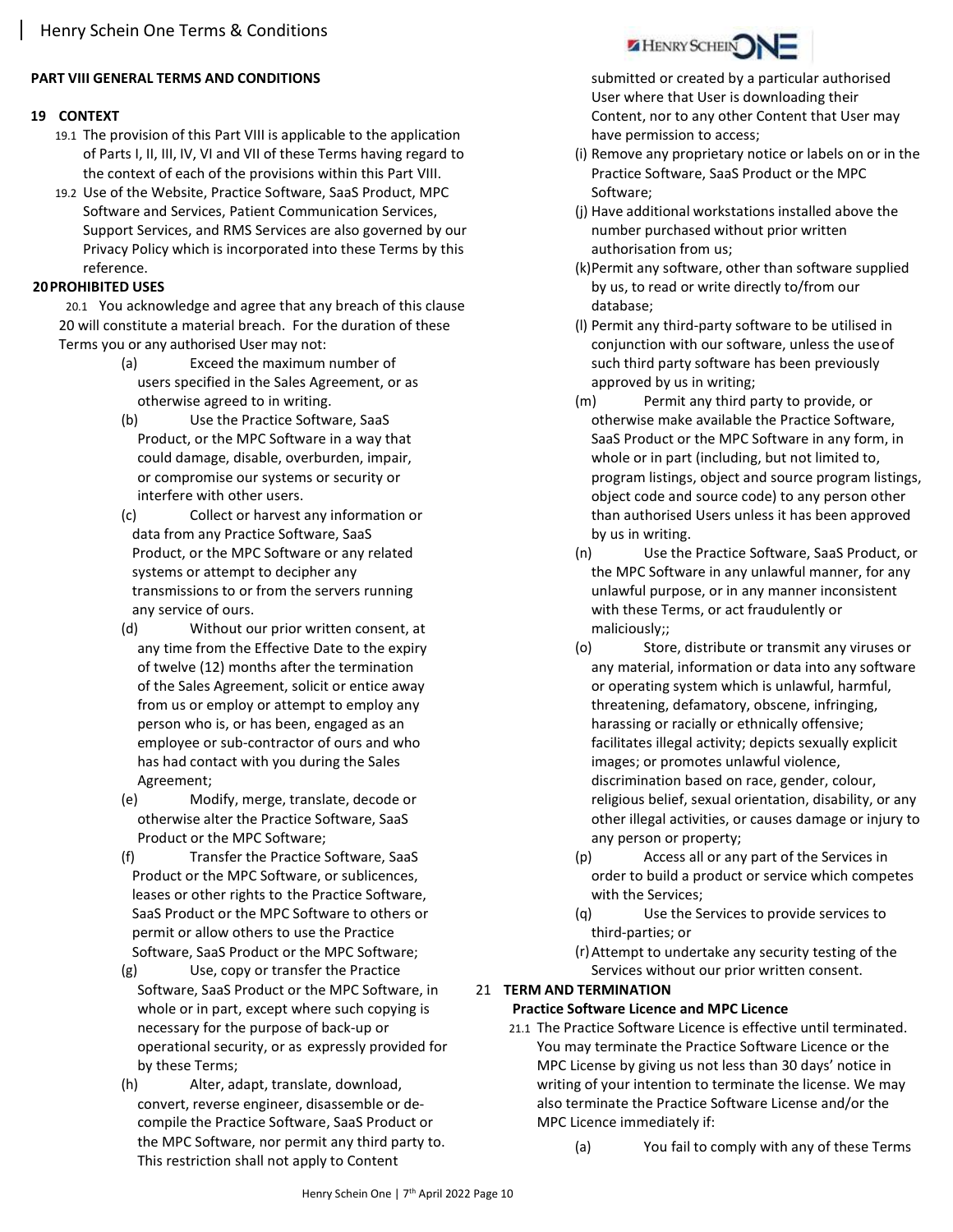that are not capable of remedy; or

- (b) You suffer an Insolvency Event; or
- (c)You fail to materially comply with these Terms, or are in material violation and/or breach of the Sales Agreement or these Terms; or
- (d) You create a Security Emergency; or
- (e) We are required to by law; or
- (f) In our opinion, or the opinion of our affiliates or advisers, it has become no longer commercially viable to continue providing the MPC Licence, Practice Software Licence to you.

21.2You agree upon termination of the Practice Software Licence and/or the MPC Licence by either party to: (a) immediately cease using the Practice Software and/or the MPC Software, (b) permanently remove the Practice Software and/or the MPC Software from your Workstations, (c) return all related manuals and documentation to us, and (d) destroy the Practice Software and/or the MPC Software together with all copies in any form.

- 21.3On termination of the Practice Software Licence and/or the MPC Licence you will remain liable for any accrued charges and amounts that become due for payment before or after termination.
- 21.4As applicable and to the extent permitted by law, where fees have been pre-paid or for a fixed term, the fees are nonrefundable unless we otherwise agree in writing (subject to your Non-excludable Rights). We do not provide refunds or credits for any partial months of use of the Practice Software. 21.5If the Practice Software Licence is terminated, our

obligation to provide the Support Services shall immediately terminate.

21.6Termination of the Sales Agreement shall not affect any rights, remedies, obligations or liabilities of the parties that have accrued up to the date of termination, including the right to claim damages in respect of any breach of the Sales Agreement which existed at or before the date of termination.

## Termination of SaaS Product

- 21.7 The term of this Agreement with respect to SaaS Services will commence upon User's acceptance of these Terms and shall continue for the duration of the use of such Services until terminated either by you through the Administrator or by us pursuant to this Agreement or the Sales Agreement.
- 21.8 We, in our sole discretion, have the right to suspend or terminate the Services at any time and without notice for actions by you which (a) are in material violation and/or breach of this Sales Agreement (b) create a Security Emergency (c) indicate, expressly or impliedly, that you do not intend to or are unable to comply with these Terms (d) we are required to do so by law (e) in our opinion, it has become no longer commercially viable to continue providing the Services or (f) you suffer an Insolvency Event.
- 21.9 If we terminate your Account as a result of your breach of these Terms you will not be entitled to any refund.
- 21.10 If we terminate your Account or subscription for any other reason, you will be refunded any remaining balance of your Subscription Fee.



HENRY SCHEIN

- 21.12 If you terminate your Account or subscription, you will continue to have access to the Services for the remainder of the prevailing Subscription Period, with termination becoming effective at the end of that Subscription Period.
- 21.13 In the event that your Account or subscription is terminated, your Account will be closed and your access to the Services will be suspended. Any Content that you have submitted or created will become inaccessible to you from the date on which the Services become inaccessible, however, copies may be retained by us as part of standard backup procedures and, upon written request by the Administrator we may at our sole discretion, provide Content to the Administrator. Following ninety days (90) from cancellation or termination of a subscription, all Content associated with such subscription will be irrevocably deleted from the Services.
- 21.14 Upon termination of the Sales Agreement, you shall cease to be bound by all obligations set out in these Terms with the exception of those expressly stated to survive the termination of the Sales Agreement.
- 21.15 You will obligate each User to inform the Administrator and for the Administrator to inform us if your User has reason to believe that your Account details have been obtained by another without consent.

#### Termination of the provision of the Support Services

- 21.16 For customers in the Netherlands, we shall provide Support Services until you terminate the Support Services with at least ninety (90) days prior written notice to us. For customers other than those in the Netherlands, the minimum term for the provision of the Support Services is one year from the date of the installation of the Practice Software at your Practice, subject to any specific term delineated in the Sales Agreement, which shall prevail.
- 21.17 Subject to clause 21.16, either party may terminate the provision of the Support Services on 30 days prior written notice to the other after the expiry of any delineated minimum term specified in these Terms, or the Sales Agreement (as the case may be). For the avoidance of any doubt, the termination of the provision of the Support Services does not constitute a termination of the Practice Software Licence and/or the MPC Licence.
- 21.18 If the Support Services are terminated in accordance with clause 21.17, you must pay all fees up to, and including the date of termination.
- 21.19 We, in our sole discretion, have the right to suspend or terminate the Support Services at any time and without notice for actions by you which (a) are in material violation and/or breach of this Sales Agreement (b) create a Security Emergency (c) indicate, expressly or impliedly, that you do not intend to or are unable to comply with these Terms (d) we are required to do so by law (e) in our opinion, it has become no longer commercially viable to continue providing the Support Services or (f) you suffer an Insolvency Event.
- 21.20 If you call our support centre after the date of the termination of the provision of the Support Services, you will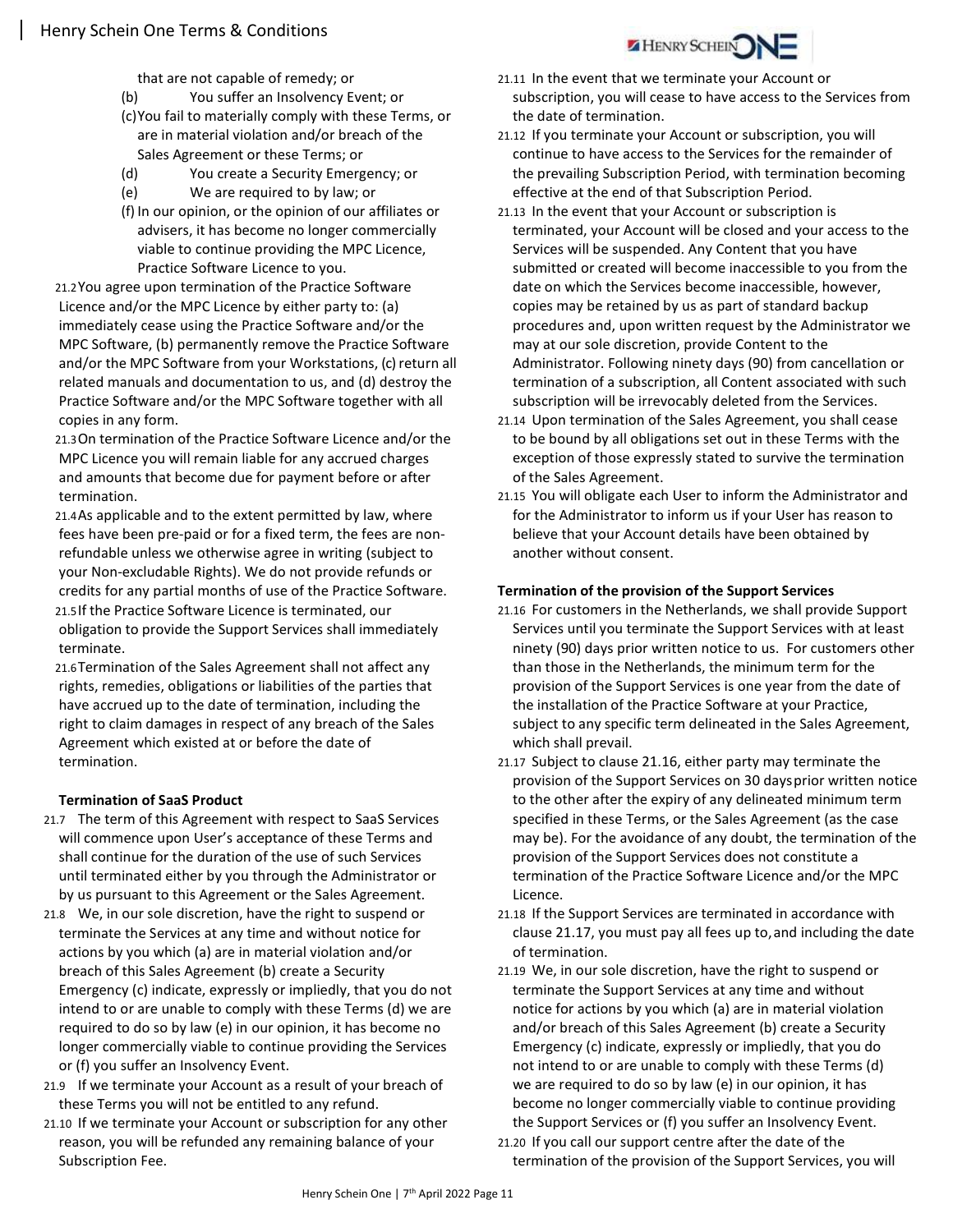be charged our then current casual support fees per call.

- 21.21 If the provision of Support Services arrangement is terminated, you will not be entitled to new releases of Practice Software, or upgrades, or updates, free of charge.
- If for any reason, the Practice Software Licence is terminated by us, the provision of the Support Services will also be automatically terminated as well.

## Termination of the provision of the Patient Communication **Services**

21.22 Either of us may terminate the provision of the Patient Communication Services on the provision of thirty (30) days written notice. We may also terminate the provision of the Patient Communication Services immediately if you breach a material provision of these Terms or you suffer an Insolvency Event.

# Termination of the provision of the RMS Services

- 21.23 Either of us may terminate the provision of the RMS Services on the provision of thirty (30) days written notice. We may also terminate the provision of the RMS Services immediately if:
	- (a)you breach a material provision of these Terms;
	- (b) the Independent Reseller Agreement between us and Reputation.com, Inc is terminated; or
	- (c)you suffer an Insolvency Event

# Termination of the provision of the CTM Services

21.24 Either of us may terminate the provision of the CTM Services on the provision of thirty (30) days written notice. We may also terminate the provision of the CTM Services immediately if you breach a material provision of these Terms or you suffer an Insolvency Event.

## 22 YOUR RESPONSIBILITIES

- 22.1 Any training or other services ordered will be available for the period running ninety (90) days from the date you first receive access to the Services.
- 22.2 You shall be solely responsible for the protection of your system and associated data by:
	- (a) Performing regular back-ups of your data and software and store same off site;
	- (b) Validating the fidelity and recoverability of your back-ups;
	- (c)Installing and maintaining up-to-date anti-virus and malware protection of your data and software;
	- (d) Using trained personnel to operate the Practice Software, SaaS Product and/or the MPC Software in accordance with our training recommendations and these Terms, and you shall be solely responsible for any authorised User's breach of these Terms or Sales Agreement;
	- (e) Ensuring appropriate hardware and technical conditions are maintained for the Practice Software, SaaS Product and/or the MPC Software;
	- (f) Promptly notifying us of any error messages or



problems with the Practice Software, SaaS Product and MPC Software (as the case may be);

(g) Informing us immediately in writing to suspend your Account if you have reason to believe Account details have been obtained by another without consent.

22.3 You must:

- (a) Use best endeavours to secure and prevent the unlawful use or copying of the Practice Software, SaaS Product and the MPC Software (as the case may be);
	- (b) Obtain and maintain all necessary licences, consents and permissions necessary for us, our contractors and agents to perform our obligation under the Sales Agreement, including without limitation the provision of the Practice Software, SaaS Product and/or the MPC Software;
	- (c)Treat any user identification code, password or other piece of information that is considered part of our security procedures as Confidential and not disclose it to any third party;
	- (d) Ensure any personal details or information submitted to us is accurate and truthful; all such information will be kept accurate and up-to-date and the means by which you or any authorised Users identify themselves does not breach any part of these Terms or applicable laws;
	- (e) Comply with all relevant laws and regulations as required to enable us to provide the Practice Software, SaaS Product and/or the MPC Software;
	- (f) Ensure that your premises are properly prepared prior to the implementation of the Practice Software, SaaS Product and/or the MPC Software (as the case may be), to a level where the Practice Software, SaaS Product and/or the MPC Software can be installed in a manner which ensures performance to specification;
	- (g) Ensure that designated equipment upon which the Practice Software, SaaS Product and/or the MPC Software (as the case may be) is to be installed meets or exceeds specifications advised by us;
	- (h) Ensure your employees, subcontractors, or agents who have access to the Practice Software, SaaS Product and/or the MPC Software (as the case may be) comply with these terms and conditions and to maintain safe custody of that software;
	- (i) Not access, store, distribute or transmit any viruses to us or any third party during the course of your use of the Practice Software, SaaS Product and/or the MPC Software, and whilst you receive any Services provided by us under these Terms;
	- (j) not rent, lease, sub-licence, loan, translate, merge, adapt, vary or modify the Practice Software , SaaS Product and/or the MPC Software (as the case may be);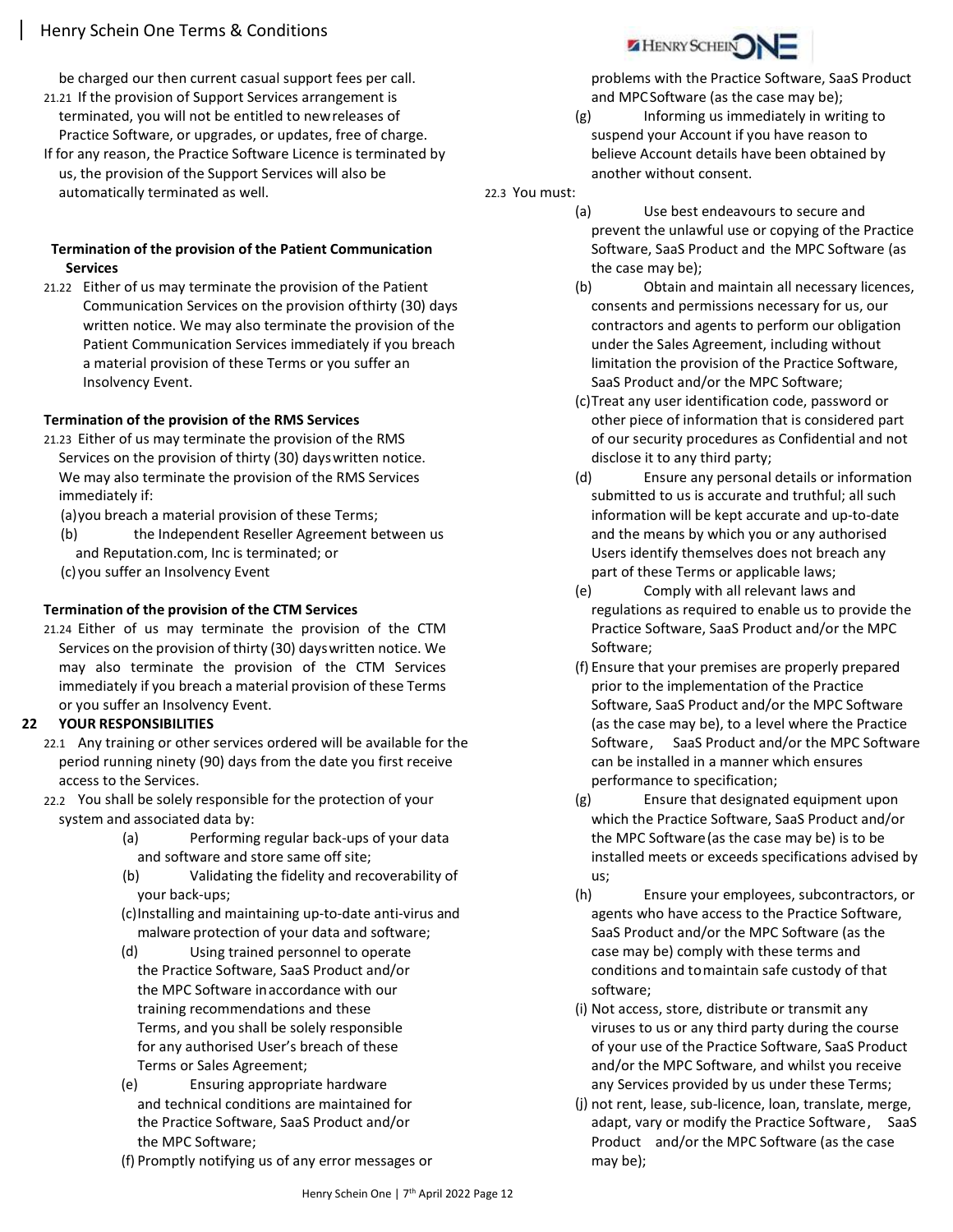- (k)not to make alterations to, or modifications of, the whole or any part of the Practice Software , SaaS Product and/or the MPC Software (as the case may be);
- (l) except where such restriction is prohibited by law, not to disassemble, de-compile, reverse engineer or create derivative works based on the whole or any part of the Practice Software, SaaS Product and/or the MPC Software (as the case may be), nor attempt to do any such things except to the extent that such actions cannot be prohibited because they are essential for the purpose of achieving inter-operability of the Practice Software, SaaS Product and/or the MPC Software (as the case may be) with another software program, and provided that the information obtained by you during such activities:
- (i). is used only for the purpose of achieving inter-operability of the Practice Software, SaaS Product and/or the MPC Software (as the case may be) with another software program;
- (ii). is not disclosed or communicated without our prior written consent to any third party to whom it is not necessary to disclose or communicate it; and
- (iii). is not used to create any software which is substantially similar to the Practice Software, SaaS Product and/or the MPC Software (as the case may be);
- (iv). to supervise and control use of the Practice Software, SaaS Product and/or the MPC Software (as the case may be) (as applicable), the MPC Services and the Support Services and ensure that those software applications and Services are used by your employees and representatives in accordance with these Terms;
- (v). not to provide, or otherwise make available, the Practice Software, SaaS Product and/or the MPC Software (as the case may be) in any form, in whole or in part (including, but not limited to, program listings, object and source program listings, object code and source code) to any person other than your employees without our prior written consent;
- (vi). to use its best endeavours to prevent any unauthorised access to or use of the Practice Software, SaaS Product and/or the MPC Software and notify us as soon as you become aware of any unauthorised use of the Practice Software, SaaS Product and/or the MPC Software (as the case may be) by any person;
	- (m) not to deal in any other manner with any or all of its rights and obligations under these Terms without our prior written consent;
	- (n) not to connect, or permit to be connected, any third party software to any part of the Practice Software, SaaS Product and/or the MPC Software (as the case may be) without our express prior written consent. This clause shall survive the termination of these Terms;



- (o) ensure that each User keeps any password(s) for their use of the SaaS Product secure and confidential;
- (p) maintain a written, up to date list of current authorised Users and provide such list to the us within five (5) Working Days of our written request; and
- (q) in the event that a User leaves employment or engagement with you, you shall disable such individual's passwords within five (5) days.
- 22.4 You are solely responsible for procuring and maintaining your network connections and telecommunications links from your systems to our data centres, and all problems, conditions, delays, delivery failures and all other loss or damage arising from or relating to your network connections or telecommunications links or caused by the internet.
- 22.5 If our performance of our obligations under these Terms is prevented or delayed by any act or omission of yours or your agents, sub-contractors or employees, we shall have no obligation to provide or have any liability for failure to provide Services while such conditions remain and you shall in all circumstances be liable to pay to us on demand all reasonable direct costs, charges or losses sustained or incurred by us, subject to us confirming such costs, charges or losses to you in writing.

## 23 PAYMENT

- 23.1 All sums are to be paid in full without set-off or counterclaim and, except as required by law, free and clear of any deduction for tax or otherwise. All amounts exclude sales taxes, unless stated otherwise.
- 23.2 If you default in payment of any amounts due to us under these Terms, we may, without prejudice to any other rights or remedies we may have and without liability to you or any other person:
	- (a) suspend the provision of the Services;
	- (b) suspend the operation of the Practice Software, SaaS Product and/or the MPC Software (as the Case may be);
	- (c)terminate all or part of the Services and the applicable Sales Agreement;
	- (d) if you are located in Australia or New Zealand, we may charge interest on any unpaid amount from the due date until the date of actual payment at five percent (5%) per annum over the base overdraft facility charged by our bankers from time to time, until the payment is made in full.
	- (e) if you are located in the UK or the Netherlands, we may charge interest on the overdue amount at the rate of four percent (4%) per annum above HSBC Bank plc base rate from time to time. Such interest shall accrue on a daily basis from the due date until actual payment of the overdue amount, whether before or after judgment. You shall pay the interest together with the overdue amount;
	- (f) If you are located in the Netherlands, we may charge interest on the overdue amount at the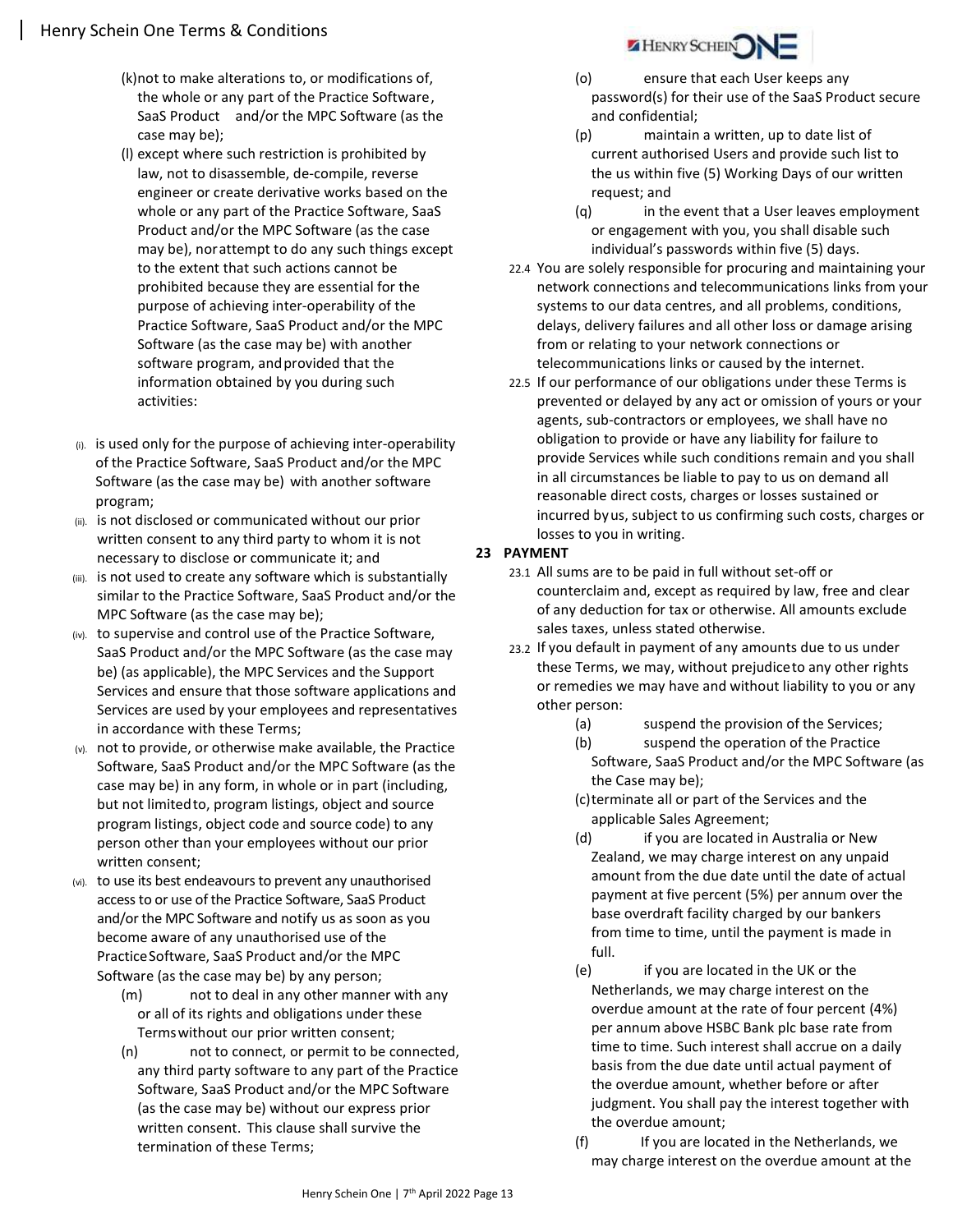rate of the Dutch statutory commercial interest rate ("wetteliike handelsrente") ex 6:119a Dutch Civil Code from time to time. Such interest shall accrue on a daily basis from the due date until actual payment of the overdue amount, whether before or after judgment. You shall pay the interest together with the overdue amount.

- 23.3 All fees and other payments and other payments due to us under these Terms and the Sales Agreement shall be payable by you to us by the manner prescribed in the Sales Agreement. All payments under these Terms and the Sales Agreement shall be due and payable on the date(s) detailed on the Sales Agreement Form (unless the payment date falls on a bank holiday, in which case the payment date will fall on the following day, time being of the essence.
- 23.4 All payments payable to us shall become due immediately on termination of these Terms, despite any other provision. This clause is without prejudice to any right to claim for interest under the law, or any such right under these Terms. We may, without prejudice to any other rights we may have, set off any liability of you to us against any liability of us to you.
- 23.5 If you transition from one of our software or Services to another, all amounts due to us must be paid before commencement of the new software or service, unless otherwise agreed to by the parties in writing.
- 23.6 Fees for Subscription Services fees may be increased annually, as from each anniversary of the Sales Agreement entered into. You shall be notified of any increase in writing not less than one month before such anniversary of any pricing changes.

#### Training Fees

- 23.7 Where applicable and subject to the payment of the appropriate fee ("Training Fee"), training services shall be provided by our representative at your premises. Training services will be scheduled at a time mutually suitable to both parties. In the event of a change or cancellation at your request (for whatever reason), the following cancellation charge will be payable by you:
	- (a) For UK and NL Users, the cancellation charge will be as follows:
	- (i). More than three (3) weeks but less than (4) weeks prior to the agreed date, ten percent (10%) of the training fee unless the full time slot can be re-utilised by us.
	- (ii). More than two (2) weeks but less than three (3) weeks prior to the agreed date, forty percent (40%) of the training fee unless the full time slot can be re-utilised by us.
	- (iii). More than one (1) week but less than two (2) weeks prior to the agreed date, seventy percent (70%) of the training fee unless the full time slot can be re-utilised by us.
	- (iv). Within one (1) week prior to the agreed date, one hundred percent (100%) of the training fee unless the full time slot can be re-utilised by us.



- (b) For Users in New Zealand or Australia, the cancellation charge will be as follows:
- (i) Within forty-eight (48) hours of the scheduled service,
- twenty five percent (25%) of the service fee will apply.

## 24 CONFIDENTIALITY

- 24.1 We will treat all customer data provided by you to us in accordance with these Terms in accordance with:
	- (a) the requirements of Data Protection Legislation; and
	- (b) our Privacy Policy, which will be amended from time-to-time.
- 24.2 In the course of fulfilling our obligations under these Terms, we may see your Confidential Information. We instruct all of our employees, contractors, officers and other related persons to use all reasonable endeavours to treat such Confidential Information as strictly confidential to your practice.
- 24.3 Neither of us may disclose to any third-party information regarding the other party's internal relations which a party has become aware of because of these Terms except where the disclosure is required by law. The confidentiality undertakings by us shall survive after the expiration or termination of these Terms.
- 24.4 You agree to treat all of our Confidential Information as confidential, whether expressly identified as Confidential Information or reasonably believed to be Confidential Information due to the nature of the information, or in the medium or manner by which it was provided, and not use or disclose such Confidential Information except as necessary to perform your obligations under these Terms or the Sales Agreement. You shall restrict disclosure of Our Confidential Information to such of your employees, agents or subcontractors as need to know it for the purpose of discharging your obligations to us, and shall ensure that such employees, agents or sub-contractors are subject to obligations of confidentiality corresponding to those which bind you.
- 24.5 Confidential Information shall not include information that (1) is or becomes publicly known other than through any act or omission of the receiving party, (2) was in the other party's lawful possession before the disclosure, (3) is lawfully disclosed to the receiving party by a third-party without restriction on disclosure, (4) or is independently developed by the receiving party, which independent development can be shown by written evidence.
- 24.6 We reserve the right to provide your Confidential Information to third parties as required and permitted by the law (such as in response to a court order). If we are required by law to make any disclosure of the Confidential Information that is prohibited or otherwise constrained by this Agreement, then we will provide you with prompt written notice (to the extent permitted by law) prior to such disclosure so that you may seek injunctive relief or other appropriate relief. Subject to the foregoing sentence, we may furnish that portion (and only that portion) of the Confidential Information that is legally compelled or otherwise legally required to disclose.
- 24.7 You grant us a nonexclusive, royalty free licence during your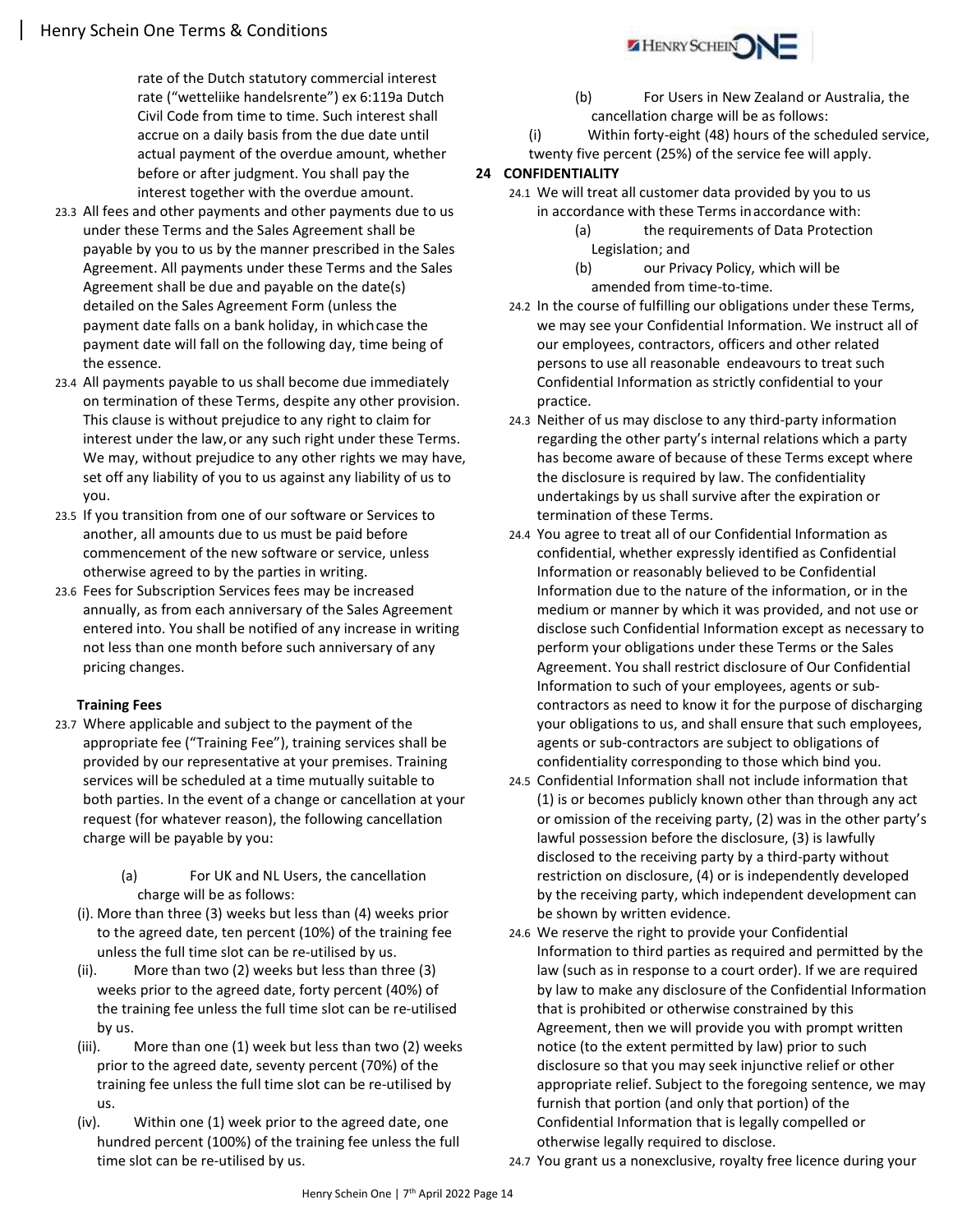use of the Products and Services, to use the Confidential Information for the sole purpose of performing our obligations under the Sales Agreement, in accordance with these Terms. Such licence shall include permission for us to generate and publish aggregate, anonymized (de-identified), reports on system usage and Content trends and type, provided they do not conflict with the provisions of this Confidentiality clause.

## 25 INTELLECTUAL PROPERTY

25.1You acknowledge that all Intellectual Property rights in the Practice Software, SaaS Product and/or MPC Software (as the case may be) is our sole property and you will not dispute our ownership of such Intellectual Property rights in any way. 25.2Subject to the exceptions in 25.4 of these Terms, all content included in Products or on the Website, unless submitted or created by your authorised User, including, but not limited to, text, graphics, logos, icons, images, sound clips, video clips, data compilations, page layout, underlying code and software is the property of ours and our affiliates or other relevant third-parties.

25.3You acknowledge that you have no right to have access to the Practice Software, SaaS Product and/or MPC Software in source code form or in unlocked coding. 25.4Third Party Intellectual Property. Where expressly indicated, certain content, such as advertising material, and the Intellectual Property Rights subsisting therein belongs to other parties. This content, unless expressly stated to be so, is not covered by any permission of these Terms. Any such content will be accompanied by a notice providing the contact details of the owner and any separate use policy that may be relevant. You shall indemnify us against all damages, losses and expenses arising as a result of any action or claim that your materials or content infringe the Intellectual Property Rights of a third-party.

## 26 WARRANTIES

26.1Subject to Non-excludable Rights, the Website, Products and Services are provided "as is" and on an "as available" basis. 26.2For the Practice Software and MPC Software, we warrant that:

- (a) The Practice Software and MPC Software is owned exclusively by us or, that we hold a licence for such components that confers on you a right to use the Practice Software and MPC Software on the number of Workstations indicated in the Sales Agreement, provided that you comply with your obligations under these Terms;
- (b) We will provide operational software that is ready to use for your dental business. In the event of a material defect being discovered in the software, we will undertake to remedy such defect as expeditiously as practical, provided that the software version has not been superseded for a period exceeding six months and provided that the software is operating on hardware that meets the



- specifications as set out in our document entitled "Client's Hardware" for customers in Australia and New Zealand, and "Minimum System Requirements" for customers in the UK and the Netherlands;
- (c)Once installed the Practice Software and/or the MPC Software (as the case may be) will, when properly used on an operating system for which it was designed, perform substantially in accordance with the functions described in any supporting documentation supplied by us to you.
- 26.3 Any warranty given by us in respect of the Practice Software and the MPC Software is expressly conditional upon your observance of the operating, security and data control procedures required by the terms of the respective software application. We shall not be responsible for obsolescence of the software or any part thereof that may result from changes in your requirements. We assume no responsibility for the use or superseded, outdated, or uncorrected versions of the software or any part thereof.
- 26.4 To the maximum extent permitted at law, subject to Nonexcludable Rights, and subject to clauses 34 and 26.1 to 26.3 (inclusive), we disclaim all other warranties, either express or implied, including, but not limited to, any implied warranties of satisfactory quality or fitness for a particular purpose, noninfringement or title, accuracy of information, compatibility or satisfactory quality with regard to the Practice Software and the MPC Software, the MPC Services, the Support Services, SaaS Product the Patient Communication Services, the CTM Services and the RMS Services. Without limiting the generality of the foregoing, we will have no responsibility for damage or destruction to any computer system, data, information property or equipment.
- 26.5 Subject to Non-excludable Rights, we shall not in any circumstances be liable to you or any authorised User:
	- (a) for failure to provide the Practice Software, SaaS Product and the MPC Software, the MPC Services, the Support Services, the Patient Communication Services, the CTM Services and the RMS Services (as the case may be) in accordance with any timetable detailed in the Sales Agreement, or otherwise;
	- (b) for a failure or delay in providing the Practice Software, SaaS Product and the MPC Software, the MPC Services, the Support Services, the Patient Communication Services, the CTM Services and the RMS Services caused by any act or omission of yours or your customer's agents, sub- contractors or employees; or
	- (c)for a failure or delay in providing the Practice Software, SaaS Product and the MPC Software, the MPC Services, the Support Services, the Patient Communication Services, the CTM Services and the RMS Services caused by any act or omission of a third party;
	- (d) for any disruption or non-availability of the Practice Software and the MPC Software, the SaaS Product, the MPC Services, the Support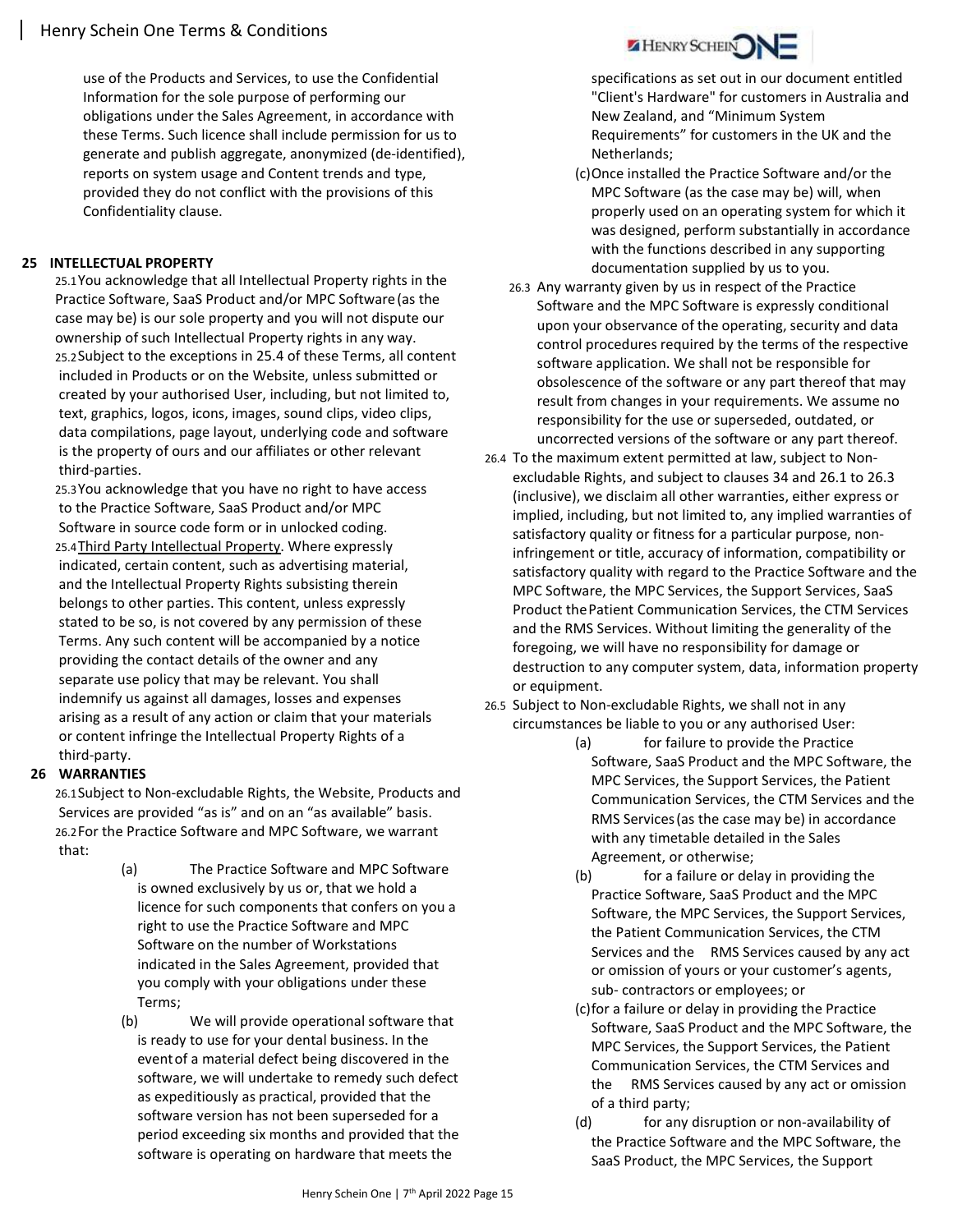Services, the Patient Communication Services, the CTM Services and the RMS Services resulting from external causes including, but not limited to, Internet Service Provider equipment failure, host equipment failure, communications network failure, power failure, natural events, acts of war or legal restrictions and censorship.

- (e) if any defect or fault in the Practice Software, SaaS Product and the MPC Software, the MPC Services, the Support Services, the Patient Communication Services, the CTM Services and the RMS Services (as the case may be) results from you or your authorised User having altered or modified the Practice Software or the MPC Software; or
- (f) if any defect or fault in the Practice Software, SaaS Product and the MPC Software, the MPC Services, the Support Services, the Patient Communication Services, the CTM Services and the RMS Services (as the case may be) results from you or your authorised User having used the Practice Software or the MPC Software in breach of these Terms.
- 26.6 We (to the maximum extent permitted by law, subject to Nonexcludable Rights):
	- (a) do not warrant that your or your authorised Users use of the Practice Software, SaaS Product and the MPC Software, the MPC Services, the Support Services, the Patient Communication Services, the CTM Services and the RMS Services will be uninterrupted or errorfree; or that the Practice Software, SaaS Product and the MPC Software, the MPC Services, the Support Services, the Patient Communication Services, the CTM Services and the RMS Services and/or the information obtained by you or your authorised User through the Practice Software, SaaS Product and the MPC Software, the MPC Services, the Support Services, the Patient Communication Services, the CTM Services and the RMS Services will meet your requirements; we reserve the right to alter or suspend the provision of the Practice Software, SaaS Product or MPC Software without prior notice to you or authorised Users;
	- (b) are not responsible for any delays, delivery failures, or any other loss or damage resulting from the transfer of data over communications networks and facilities, including the internet, and you acknowledge that the MPC Services, SaaS Product, Practice Software, the Patient Communication Services, the CTM Services and the RMS Services may be subject to limitations, delays and other problems inherent in the use of such communications facilities; and
	- (c)are not responsible for the legality, reliability, integrity, accuracy and/or quality of any data (including, but not limited to, any reports) generated in connection with the Practice

Software, SaaS Product and the MPC Software, the MPC Services, the Support Services, the Patient Communication Services, the CTM Services and the RMS Services. For the avoidance of doubt, we shall have no liability to you or any authorised User in the event that you suffer loss as a result of its reliance on such data.

- 26.7 You and any authorised User acknowledge and agree that we may use third party vendors and hosting partners to provide the necessary hardware, software, storage and related technology required to run the Services.
- 26.8 We may provide the ability to integrate the Services with third party products and the services that you may use at your option and risk. Access to and use of any third party products and services are subject to the separate terms and conditions required by the providers of the third party products and services. You and any authorised User agree that we have no liability arising from your use of any integrations or arising from the third party products and services. We may modify or cancel the integrations at any time without notice. For purpose of calculating downtime of the Websites or Services, calculation does not include the unavailability of any integration or any third party products or services.

# 27 LIMITATION OF LIABILITY

27.1Subject to clauses 27.2, 27.3, 27.4,27.5 and 27.7, our total and aggregate liability to you (including under each Sales Agreement) in respect of any and all causes of action arising under or in relation to these Terms, whether arising in contract, liability under any indemnities, tort (including negligence), breach of statutory duty, misrepresentation (whether innocent or negligent), restitution or otherwise shall be limited to the total fees paid by you to us in the six (6) month period relating to that particular service prior to the claim first arising. 27.2Nothing in these Terms excludes or restricts our liability for: (a) death or personal injury resulting from any negligence: (b) fraud or fraudulent misrepresentation on our part; or (c) any other liability which cannot be excluded or limited by law. 27.3Except as expressly provided in these Terms, you assume sole responsibility for results obtained from the use of the Practice Software, SaaS Product, and the MPC Software, the MPC Services, the Support Services, the Patient Communication Services, the CTM Services and the RMS Services by you and/or your authorised Users, and for conclusions drawn from such use. We shall have no liability for any damage caused by errors and omissions in any information, instructions or scripts provided to us by you in connect with any Products or Services, or any actions taken by us at your direction. 27.4Subject to clause 27.2, in no event shall we be liable, whether in tort (including without limitation for negligence or breach of statutory duty howsoever arising), contract, misrepresentation (whether innocent or negligent) or otherwise for any : (a) loss of profits, (b) loss of business, (c) depletion of goodwill or similar losses, (d) loss of anticipated savings, (e) loss of goods, (f) loss of contract, (g) loss of use, (h) loss or corruption of data or information, or (i) any special, indirect consequential losses, including pure economic loss, costs, damages, charges or expenses, in each case however arising

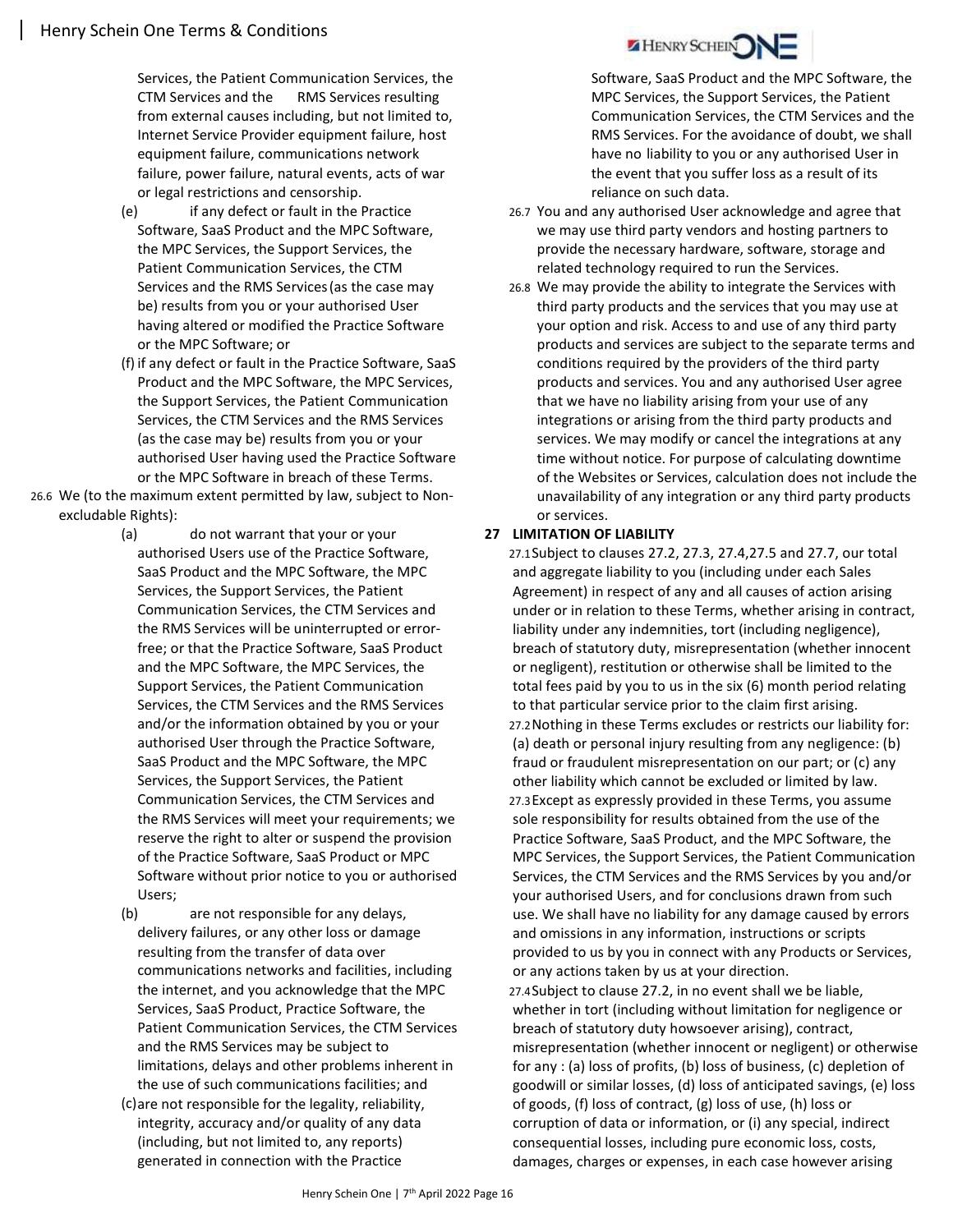under or in connection with these Terms and even if we were aware of the possibility that such losses or damage might be incurred.

- 27.5We shall not (subject to Non-excludable Rights) be liable for (a) failure to provide any Products or Services in accordance with any timetable detailed in the Sales Agreement or otherwise; (b) for a failure or delay in providing the Products or
- Services caused by any act or omission of you or your authorised Users, agents, subcontractors or employees; (c) for a failure or delay in providing any Products or Services caused by any act or omission of a third-party; (d) if any defect or fault in any software provided pursuant to the Services results from your having altered or modified the software; (e) if any defect or fault in the software is caused by your hardware; or (f) if any defect or fault in the software results from you having used the software in breach of the Terms.
- 27.6Where diagnostic assistance is requested from us and it becomes evident that the fault is caused by third party hardware or software and not our software, we reserve the rights to charge for time and costs involved. Such charges will be made at the rate current on the day that assistance is provided.
- 27.7You acknowledge the risk that information and the Content stored and transmitted electronically through the Services may be intercepted by third parties. You agree to accept that risk and will not hold us liable for any loss, damage or injury resulting from the interception of information. Only we, at our reasonable discretion, may access and transfer the Content and only to provide you with the Services. We will make reasonable efforts to provide notice to you prior to such access and transfer. Our actions will comply with our obligations as to Confidentiality, Security and Access as provided for in these Terms.

#### 28 AUDITS

28.1We shall be entitled to enter your premises on reasonable notice in order to inspect the Practice Software, SaaS Product and/or the MPC Software in any reasonable manner during regular business hours to verify your compliance with these terms and conditions.

#### 29 ASSIGNMENT

29.1You shall not have any right to assign any right, title or interest under these Terms without our prior approval in writing.

29.2We may at any time assign, novate, charge, subcontract or deal in any other manner with any or all of our rights and obligations under these Terms. This will not affect your rights or obligations under these Terms.

#### 30 AMENDMENT

30.1 If any provision or part-provision of the Sales Agreement or these Terms are or become invalid, illegal or unenforceable, the parties shall negotiate in good faith to amend such provision so that, as amended, it is legal, valid and enforceable, and, to the greatest extent possible, achieves the intended commercial result of the original provision. If such modification is not possible, the relevant provision or part-provision shall be deemed deleted. Any modification to or deletion of a provision or part-provision under this clause shall not affect the validity and enforceability of the rest of the Sales Agreement or these Terms.

#### 31 SEVERANCE

31.1 Whilst every effort has been made to ensure that these Terms adhere strictly with applicable law, (including the relevant provisions of the Unfair Agreement Terms Act 1977, if applicable) in the event that any of these term are found to be unlawful, invalid or otherwise unenforceable, that term is to be deemed severed from these Terms and shall not affect the validity and enforceability of the remaining terms and conditions. This term shall apply only within jurisdictions where a particular term is illegal.

### 32 SURVIVAL

32.1 Any provision of these Terms that expressly or by implication is intended to come into or continue in force on or after termination or expiry of the Sales Agreement, shall remain in full force and effect.

## 33 ENTIRE AGREEMENT

33.1 These Terms together with the Privacy Policy and any other policies available on the Website, and where applicable the Sales Agreement, embody and set forth the entire agreement and understanding between you, any authorised Users and us and supersede all prior oral or written agreements, understandings or arrangements relating to the subject matter of these Terms ("Pre-Contractual Statements"). Neither you nor any authorised User or us shall be entitled to rely on any Pre-Contractual Statements (whether made innocently or negligently) in relation to the subject matter of these Terms (or the Sales Agreement). Each party agrees that it shall have no claim for innocent or negligent misrepresentation or negligent misstatement based on, and hereby waives all rights and remedies which might otherwise be available to it in relation to, any Pre-Contractual Statements. Nothing in this clause shall limit or exclude the liability of either party arising out of any pre-contractual fraudulent misrepresentation or fraudulent concealment.

## 34 EXCLUSION OF STATUTORILY IMPLIED GUARANTEES AND WARRANTIES

#### Australia

34.1Our liability for breach of a Non-excludable Right (including a consumer guarantee under the Australian Consumer Law) is limited to (at our election) to the extent permitted by law:

- (a) in the case of a supply of goods:
	- (i). replacing the goods or supplying equivalent goods; or (ii). paying the cost of replacing the goods or acquiring
- equivalent goods; and (b) in the case of a supply of services:
- (i). resupplying the services; or
- (ii). paying the cost of having the services supplied again.

34.2The benefit of any warranties against defects set out in these Terms are in addition to other rights and remedies under any applicable Non-excludable Rights.

34.3Our goods and services come with guarantees that cannot be excluded under the Australian Consumer Law. For major failures with the service, you are entitled

(a)to cancel your service contract with us; and

(b) to a refund for the unused portion, or to compensation for its reduced value.

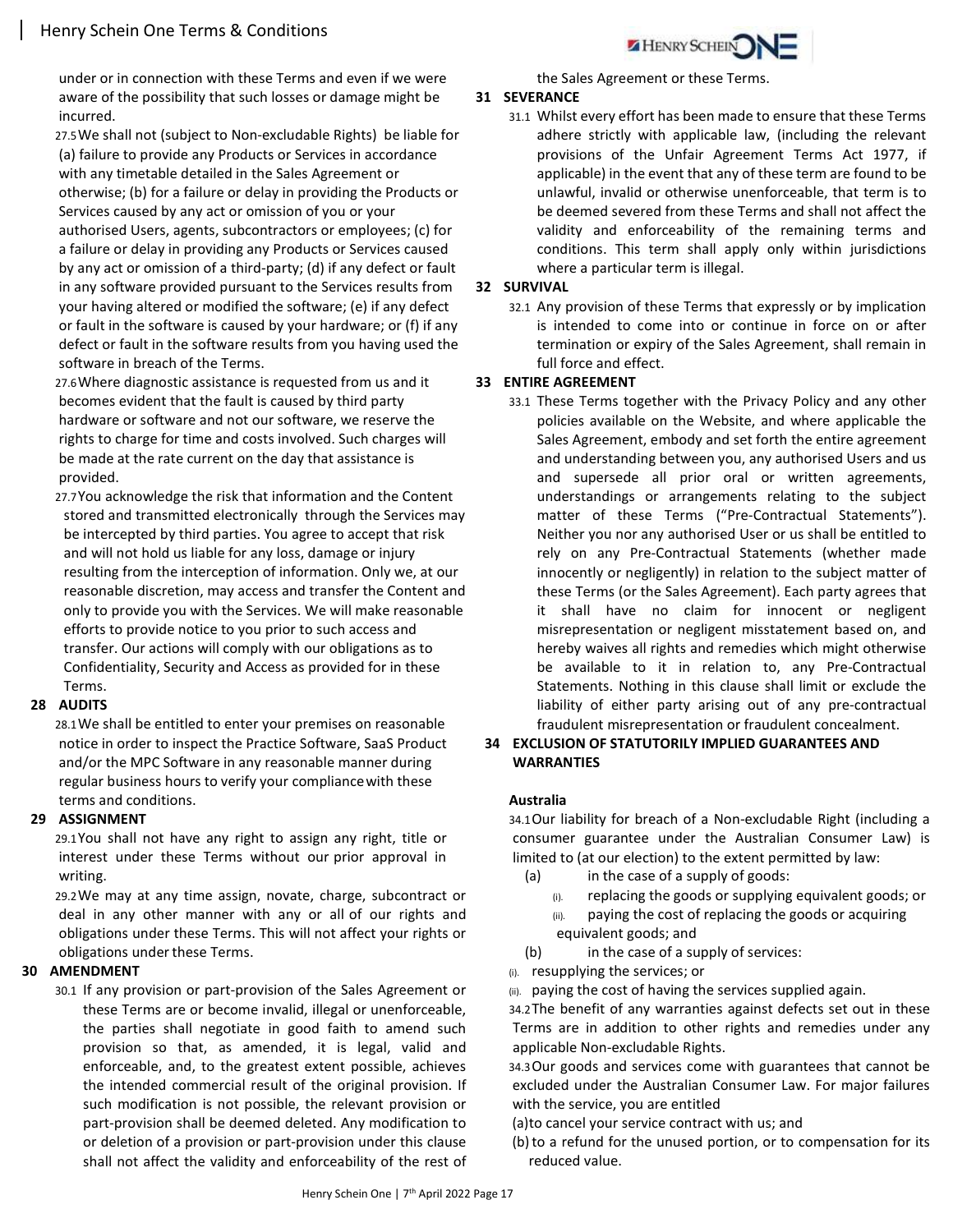You are also entitled to choose a refund or replacement for major failures with goods. If a failure with the goods or a service does not amount to a major failure, you are entitled to have the failure rectified in a reasonable time. If this is not done you are entitled to a refund for the goods and to cancel the contract for the service and obtain a refund of any unused portion. You are also entitled to be compensated for any other reasonably foreseeable loss or damage from a failure in the goods or service.

- 34.4 The rights described in clause 34.3 above may be limited in accordance with clause 34.1 if it is fair and reasonable to do so and the goods or services are not of a kind ordinarily acquired for personal, domestic or household use.
- 34.5 To make a claim under any warranty provided in these Terms please contact us by email to: HS1Accounts@henryscheinone.co.nz or by calling 1300 889 668. You will bear your own expenses of making such a claim.

#### New Zealand, EU and UK

34.6 For avoidance of doubt, you confirm and agree that:

- (a) you are acquiring the goods and/or services under these Terms for a business purpose; and
- (b) insofar as is permitted by law, all statutorily implied warranties in respect of the provision of goods and services (including but not limited to those statutory guarantees imposed by the New Zealand Consumer Guarantees Act) are excluded from the arrangements contemplated within these Terms.

#### 35 FORCE MAJEURE

35.1 Neither party will be liable under these Terms for a failure or default or delay in performing their respective obligations under these Terms or at law (excluding any obligation to pay money) if the failure arises from or is in connection with any of the following force majeure events (whether happening in New Zealand, Australia, the United Kingdom, Netherlands or elsewhere), namely any acts of God, refusal of licence, government act, fire, explosion, accident, industrial dispute, impossibility of obtaining materials, pandemic, epidemic or anything beyond the relevant party's reasonable control. You acknowledge and agree that we will not be liable for a failure arising from or in connection with any failure by a network or service provider, or a force majeure event applicable to its employees, suppliers, agents, subcontractors outside of our control. In such circumstances, we may in our discretion determine whether the time for performance shall be extended by a period equivalent to the period during which performance of the obligation has been delayed or failed to be performed and/or terminate the Sales Agreement by giving ten (10) days' written notice to you.

#### 36 DISPUTES

- 36.1 Disputes will be resolved in accordance with the applicable jurisdiction, as detailed on the Sales Agreement.
- 36.2 All Sales Agreements made with Software of Excellence UK Ltd will be governed by the law of England and Wales.

#### 37 DISPUTES (EU, UNITED KINGDOM & IRELAND)

37.1 These Terms, the Sales Agreement, and any dispute or claim arising out of or in connection with them or their subject matter or formation (including non-contractual disputes or



claims) shall be governed by the laws of England and Wales. The Parties irrevocably agree that the courts of England and Wales shall have exclusive jurisdiction to settle any dispute or claim (including non-contractual disputes or claims) arising out of in connection with these Terms and/or the Sales Agreement or their subject matter or formation.

## 38 DISPUTES (NEW ZEALAND AND AUSTRALIA)

38.1Either party may require any dispute between the parties arising out of or in connection with these terms and conditions which has not been resolved within 10 working days to be referred to arbitration. The arbitrator will be mutually appointed by the parties. In the event that the parties cannot agree on an arbitrator, the Arbitrator will be appointed by the by the President of the Auckland District Law Society for New Zealand users, and by the President of the Victorian Law Society for Australia users.

38.2The arbitrator will conduct the arbitration in accordance with those guidelines agreed between the parties or, if the parties cannot agree on those guidelines within 14 days following appointment of the arbitrator, in accordance with the guidelines set by the arbitrator.

38.3In the event of an arbitration carried out in accordance with clause 38.1:

- (a) The arbitration shall be conducted pursuant
- to the then current New Zealand Arbitration Act; and
- (b) The parties' respective responsibilities for the costs of the arbitration shall be determined by
- the arbitrator.

38.4The decision of the Arbitrator shall be final and binding on the parties. The provisions of clauses

40.2 to 40.4 will not limit or affect the right of either party to apply to a court at any time for any interim or preliminary relief in respect of the Dispute.

#### 39 DISPUTES (NETHERLANDS)

39.1These Terms, the Sales Agreement, and any dispute or claim arising out of or in connection with them or their subject matter or formation (including non-contractual disputes or claims) shall be governed by Dutch law. The Parties irrevocably agree that the District Court of Central Netherlands, Utrecht shall have exclusive jurisdiction to settle any dispute or claim (including non-contractual disputes or claims) arising out of in connection with these Terms and/or the Sales Agreement or their subject matter or formation.

#### 40 DATA PROTECTION AND SECURITY

40.1Both parties will comply with all applicable requirements of Data Protection Legislation.

40.2We will not be liable for, and you must indemnify us against, any claim brought by a data subject arising from any action or omission of ours, to the extent that such action or omission resulted directly from your instructions to us concerning the processing, use or disclosure.

40.3You warrant to us that you have obtained all required consents and given all notifications required to allow us to collect, use and disclose personal information in accordance with these Terms.

40.4 For more information on our policies in regards to Data Protection and Security, including customer data, please refer to our Privacy Policy.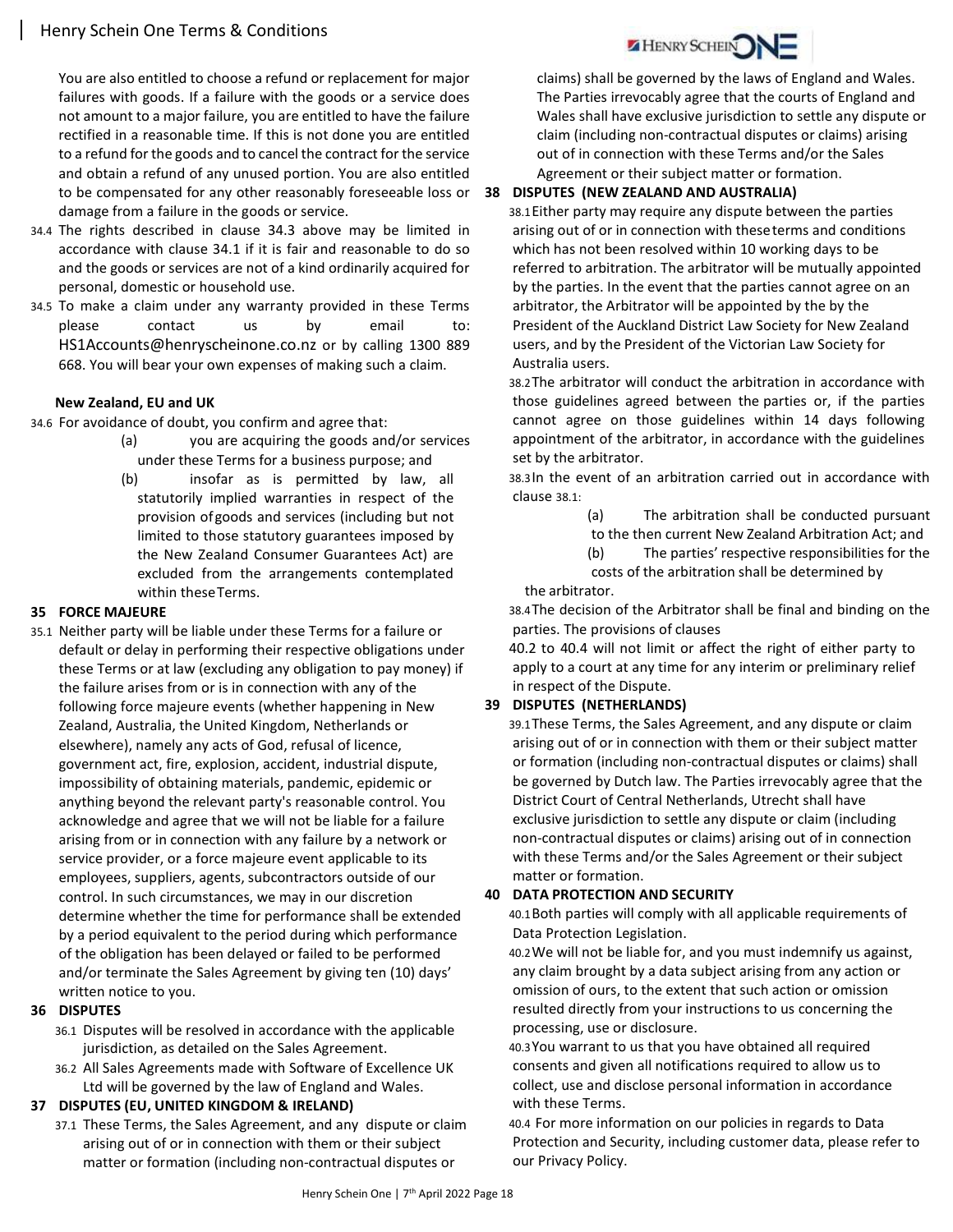## 41 LINKS TO WEBSITES

41.1 The Website may provide links to other websites. Unless expressly stated otherwise, such websites are not under the control of us or our affiliates. We assume no responsibility for the content of the websites and disclaim liability for any and all forms of loss or damage arising out of the use of them or reliance on their content. The inclusion of a link to another website on this Website does not imply any endorsement of that website or of those in control of it.

### 42 COMMUNICATIONS BETWEEN US (UNITED KINGDOM)

- 42.1 You agree all notices intended for us shall be sent to us in writing either by post to our premises at Medcare South Bailey Drive, Gillingham Business Park, Gillingham, Kent, ME8 0PZ, England or by email to: accounts@soeuk.com. Such notice will be deemed received 3 days after posting if sent by first class post, the day of sending if the email is received in full on a business day and on the next business day if the email is sent on a weekend or public holiday.
- 42.2 You agree that all notices intended for you shall be sent by us to the email address provided by you in the Account information or in the Sales Agreement. Such notice will be deemed received the day of sending if the email is received in full on a business day and on the next business day if the email is sent on a weekend or public holiday.
- 42.3 This clause does not apply to the service of any proceedings or other documents in any legal action or, where applicable, any arbitration or other method of dispute resolution.
- 43 COMMUNICATIONS BETWEEN US (NEW ZEALAND AND AUSTRALIA)
	- 43.1 If we have to contact you or give you notice in writing, we will do so by e-mail or by pre-paid post to the address you provide in the Sales Agreement. You are responsible for notifying us of any changes to your address.
	- 43.2 For New Zealand and Australia users, all notices intended for us shall be sent to us by email to: HS1Accounts@henryscheinone.co.nz.

#### 44 COMMUNICATIONS BETWEEN US (NETHERLANDS)

- 44.1 If we have to contact you or give you notice in writing, we will do so by e-mail or by pre-paid post to the address you provide in the Sales Agreement. You are responsible for notifying us of any changes to your address. For the avoidance of any doubt, clauses 45.3 and 45.4 also apply to communications related to NL Customers/Users.
- 44.2 For the Netherlands users, all notices intended for us shall be sent to us by email to: support@henryschein-soe.nl.
- 44.3Any notice given by you to us, or by us to you, will be deemed received and properly served immediately when posted on our website, 24 hours after an e-mail is sent, or 3 days after the date of posting of any letter. In proving the service of any notice, it will be sufficient to prove, in the case of a letter, that such letter was properly addressed, stamped and placed in the post and, in the case of an email, that such e-mail was sent to the specified e-mail address of the addressee.
- 44.4 This clause does not apply to the service of any proceedings or other documents in any legal action or, where applicable, any arbitration or other method of dispute resolution. For

the purposes of this clause, "writing" shall not include e-mail.

HENRY SCHEIN

#### 45 NO WAIVER

45.1If we fail to insist that you and/or any authorised User perform any of your obligations under these Terms, and/or if we do not enforce our rights against you or any authorised User, or if we delay in doing so, that will not mean that we have waived our rights against you and will not mean that you do not have to comply with those obligations. If we do waive a default by you and/or any authorised User, we will only do so in writing, and that will not mean that we will automatically waive any later default by you and/or any authorised User.

#### 46CHANGES TO TERMS

- 46.1 We may, at our sole discretion and with such notice as may be required by law, if any, change these Terms to reflect changes in law or best practice or to deal with additional features introduced by us.
- 46.2 From time to time, we may automatically, and at our sole discretion, update or change any Products or Services to improve performance, enhance functionality, make changes to the operating system, platform support or hardware specification or to address security issues or make Maintenance Releases available to you. Additionally, we may ask you to install updates for these reasons and shall provide commercially reasonable advance notice of any such request.
- 46.3 If you do not accept the notified changes or choose not to install such updates or Maintenance Releases, you may continue to use the Products or Services in accordance with the existing terms but certain new features may not be available to you.

## 47 ENFORCEMENT

47.1 Subject and without prejudice to clause 17.5 (aa): (i) no one other than a party to the Sales Agreement, their successors and permitted assignees, shall have the right to enforce any of these Terms; and (ii) a person who is not a party to the Sales Agreement may not enforce any of its provisions under the Contracts (Rights of Third Parties) Act 1999. The rights of the parties to rescind or vary these Terms are not subject to the consent of any other person.

#### 48 PUBLIC ANNOUNCEMENT

48.1 No party shall make, or permit any person to make, any public announcement concerning the Sales Agreement or these Terms without the prior written consent of the other party (such consent not to be unreasonably withheld or delayed), except as required by law, any governmental or regulatory authority (including, without limitation, any relevant securities exchange), any court or other authority of competent jurisdiction.

## 49 AUTHORITY

49.1 You represent and warrant to us that you have the authority to enter into a Sales Agreement, use the Services, and perform any and all acts as may be necessary under these Terms.